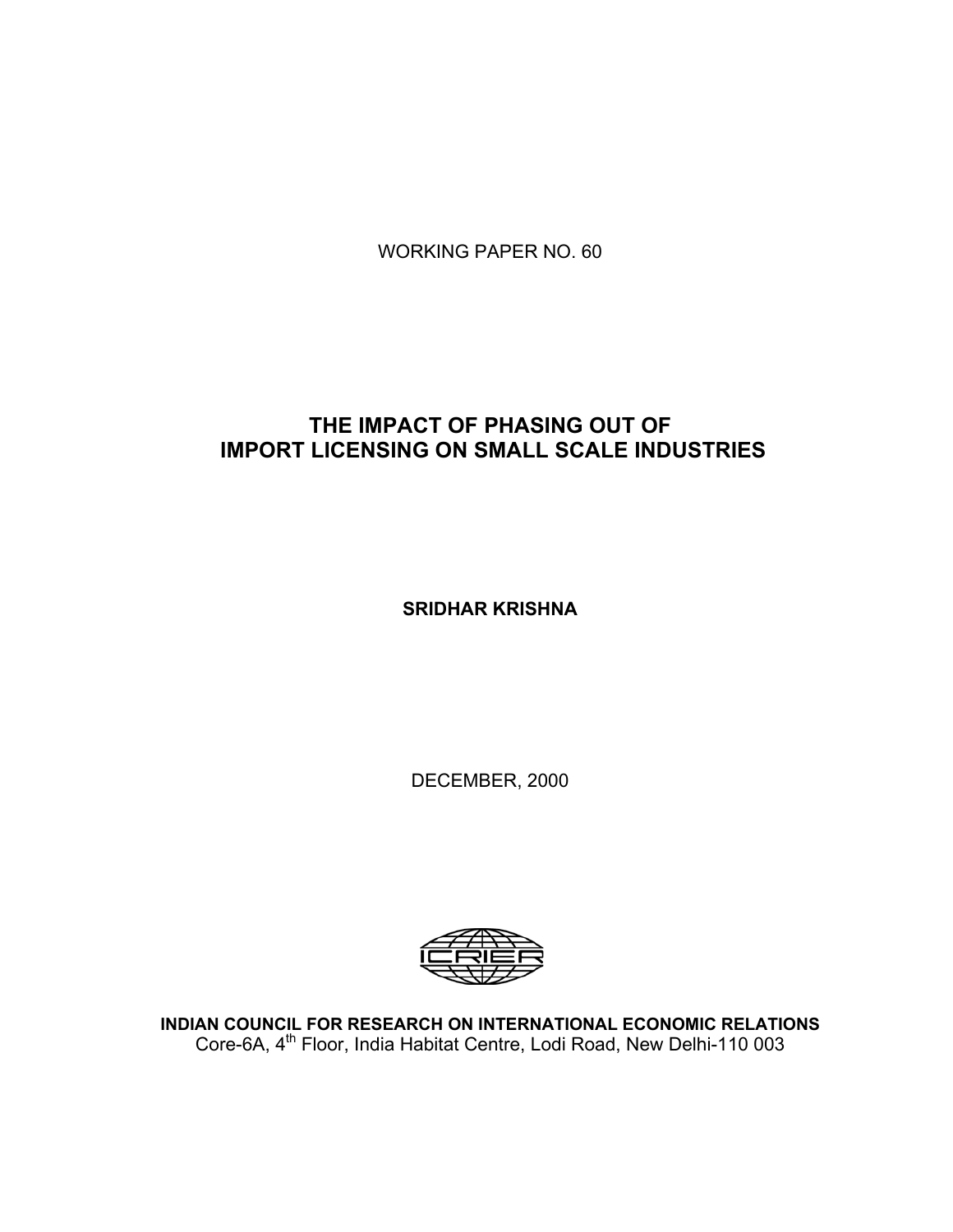# **Contents**

|                                   | Page No.       |
|-----------------------------------|----------------|
| Foreword                          | $\mathbf{i}$   |
| <b>Watches and Clocks</b>         | $\overline{2}$ |
| <b>Plastics</b>                   | $\tau$         |
| <b>Toys</b>                       | 12             |
| <b>Ceiling Fans</b>               | 16             |
| Ice cream                         | 17             |
| <b>Bicycles</b>                   | 17             |
| Conclusion                        | 17             |
| <b>Notes</b>                      | 20             |
| <b>References</b>                 | 21             |
| <b>List of People Interviewed</b> | 22             |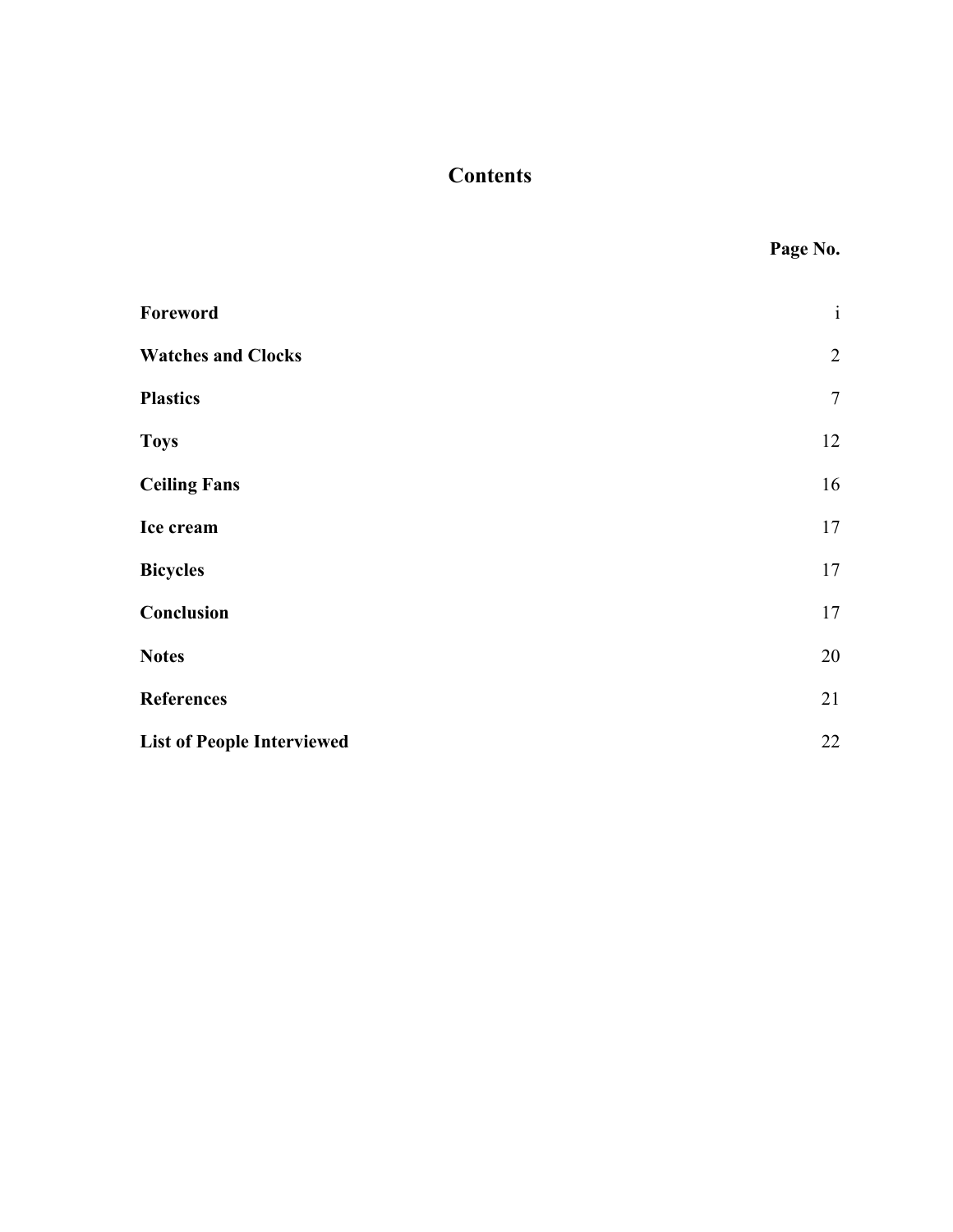#### **Foreword**

Over the past year or so there has been an increasing concern in the country about the likely impact of the elimination of quantitative restrictions on Indian industry. In this context, ICRIER commissioned a market survey in the Delhi metropolitan area to collect information on the products manufactured by small-scale industry that are facing competitive pressure from imported products. Mr. Sridhar Krishna has identified some of these products of the small-scale units that have been affected by increasing imports. The reasons for such adverse impact are very complex. Imports through informal channels (which avoid paying customs duty), and high customs duty on intermediates compound the inherent non-competitiveness of the small-scale sector. Other factors that are responsible include: lack of economies of scale, infrastructural inadequacies, high cost of credit, burdensome labour laws, etc.

This market survey will provide a valuable input for the ongoing ICRIER research in the area.

> **Isher Judge Ahluwalia**  Director & Chief Executive ICRIER, New Delhi

December, 2000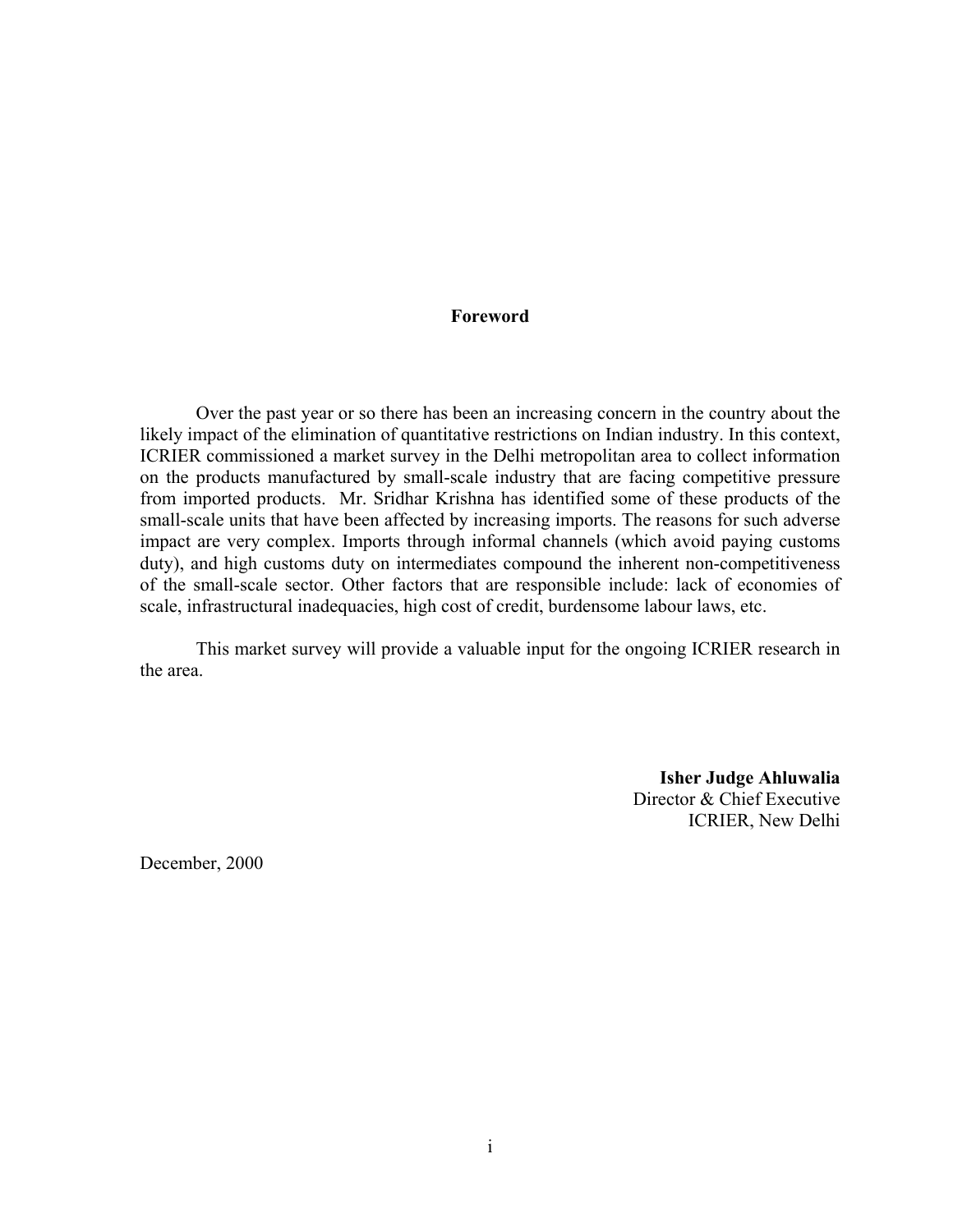Quantitative Restrictions (QRs) in India, which took the form of import licensing, have been gradually removed beginning about four years ago but in a substantive form they were removed in April 2000, when 715 items were placed on the Open General License (OGL) list. Another 714 items will be placed on the OGL list in April 2001. Items being placed on the OGL list implies free import. The removal of QRs on 1,429 items was the direct consequence of the Indo-US agreement carried out within the provisions of WTO. Since India did not have a balance of payments problem the QRs could not be continued. The 'Restricted items' list which obtained earlier was in fact a negative list in as much as licenses pertaining to those items were never given.

The industries taken up for the study were those whose products had already been placed on the OGL list to make the study factual; and to observe the effects of imports that had already taken place on small scale units. Secondly, those industries were selected where there were indications that they had been adversely affected by imports. These indications were based on newspaper reports and inputs provided by CII which had held seminars on the subject in various parts of the country. They were confirmed in the case of industries dealing with watches and clocks, toys and plastics. They were however proved wrong in the case of those dealing with ceiling fans, ice cream and bicycles.

Mehta (2000:1667) has shown that there will only be a marginal increase in import demand amounting to 8.7 percent of the total imports as a consequence of removing the QRs on 1429 items. But the problem needs to be viewed on a selective basis, since certain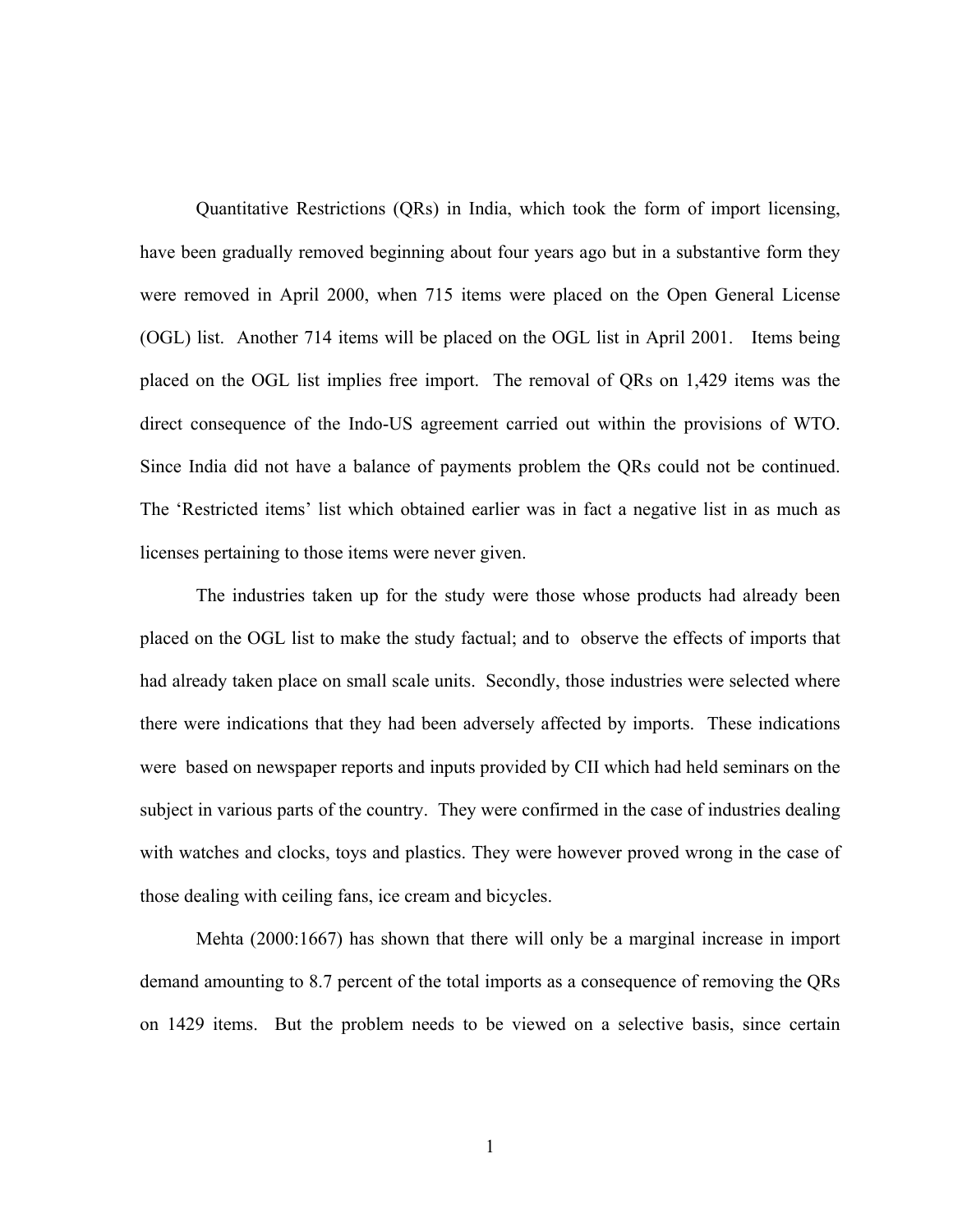industries have been hurt because of their own peculiar circumstances by the removal of QRs. Action to redress the situation has to be taken on a selective basis.

Small scale units were identified in accordance with the government's prevailing notion as those with a value of plant and machinery either equal to or below, rupees one crore. Tiny units are those with a value of plant and machinery below rupees 25 lakhs.

Owners of small scale units were interviewed together with the office bearers of industry associations who were often themselves owners of small scale units.

## **Watches and Clocks**

Watches and clocks belong to HS chapter 91, with 22 lines, and were placed on the OGL list on 1 April 2000. Earlier watches and clocks could be imported by means of the Special Import License, which could be purchased in the market. The basic duty currently on watches and clocks is 35%, the surcharge on basic customs duty is 3.5%, the additional duty is 16%, the Special additional duty is 4%; and the total duty is 67.08%.<sup>1</sup>

The watches and clocks industry was not taken unawares by the lifting of import licensing and even the small scale units were fully cognizant of the consequences of signing the WTO agreement.

Imports since April this year, have adversely affected the industry, but they have hurt the relatively larger units more than the small scale units. This is because the small scale units have adapted themselves to the new situation and transformed their businesses in a manner that the relatively large scale units cannot do.

All tiny and small scale factories manufacturing time pieces, wall clocks, alarm clocks and watches have given up all manufacturing activities and instead they have switched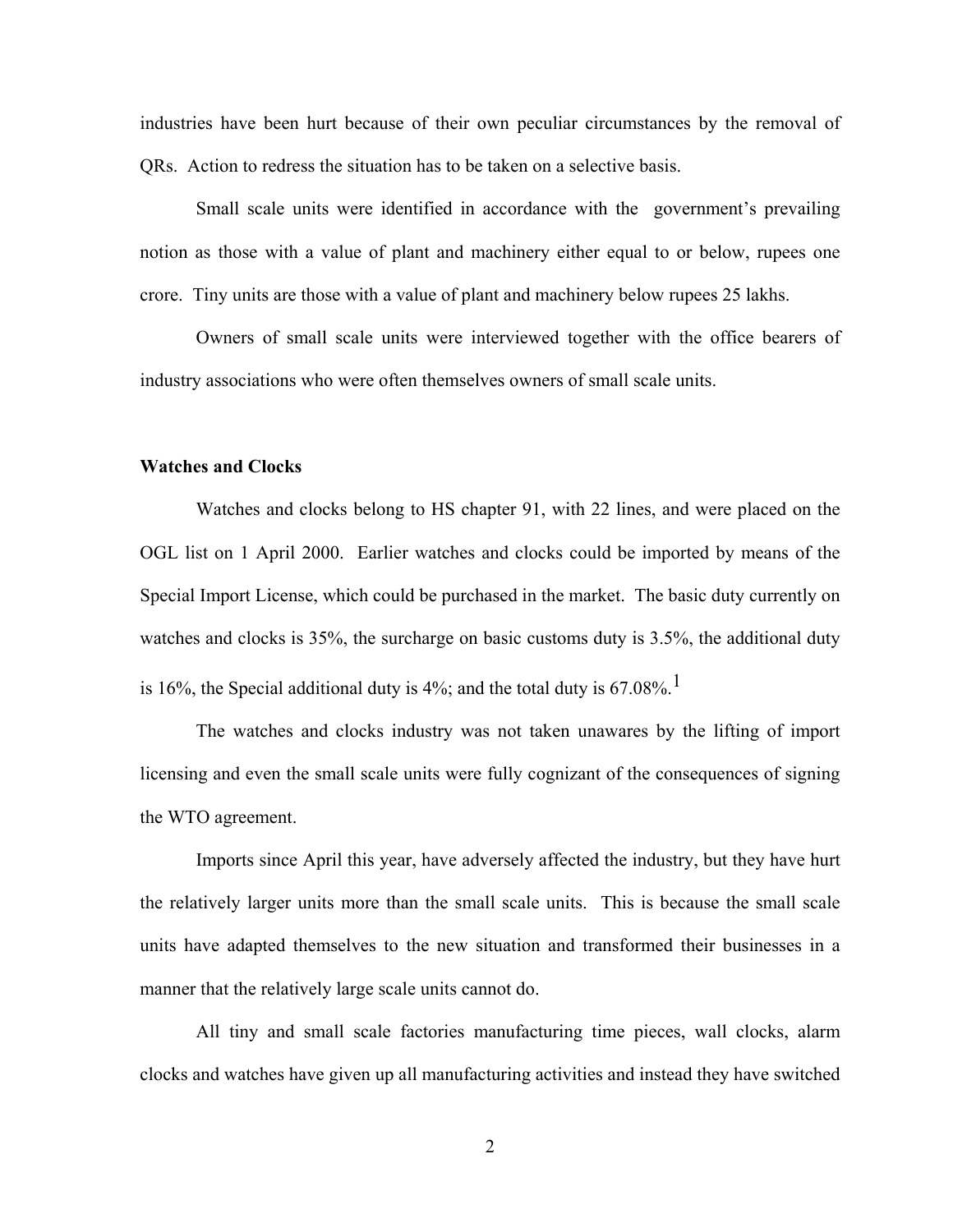over to importing (smuggled) 'watch movements', fixing glasses on them, encasing them and selling them in the grey market. A 'watch movement' is the basic machinery of the watch; and for all practical purposes it is the watch minus the case and glass. The assemblers have gone into the grey market. According to the President, All India Electronic Watch and Clock Manufacturers Association, one lakh smuggled 'watch movements' are being sold per day in Delhi alone. In the grey market there are no bills, so no taxes have to be paid.

The relatively larger units cannot obviously operate in the grey market and therefore have had to suffer on account of competition from imports. Jaina Time Industries, a prominent quartz watch manufacturer, which had a turnover of Rs. 9 crores, has seen its factory employing 900 workers being closed. Without sales, there is no production. It is a direct consequence of free imports. Other units which are closed are Bifora, Allwyn, Timestar and Action. Even Titan has reduced its prices.

MNCs are importing a wide range of watches and are selling them at a very low price. These watches are both at the high end as well as at the low end. Competition, however, is mainly from smuggled watch movements. Indian watch movements are actually cheaper than imported watch movements if they are imported officially.

The import duty as it obtains on watches is perceived by the industry to be enough. Currently a 16% Countervailing Duty (CVD) is being charged on 'watch movements' and components, but this should not be imposed as small scale units are importing them to produce watches with an M.R.P. of less than Rs. 500. This would enable parity between watches with an M.R.P. of below Rs. 500 which are domestically produced and on which there is no excise and watches which are being assembled domestically with imported 'watch movements' and components.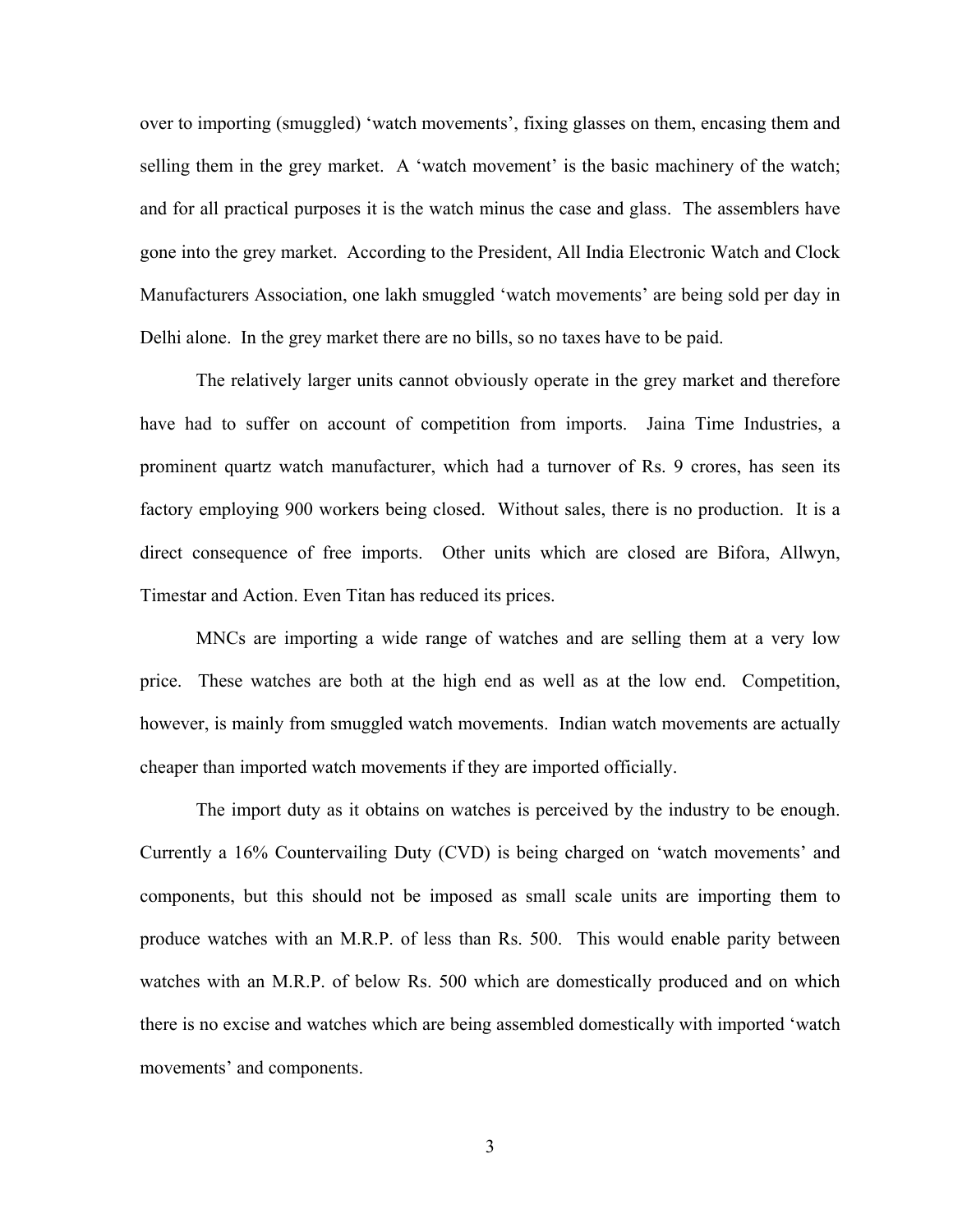Because of flooding of imported watch movements the capacity utilisation in the industry as a whole, is only 25%.

While there is no problem of adequacy of credit, loans are available to the small scale units at interest rates between 16% and 18%. This needs to be compared with loans in China, which are available at between 4% and 6%. Imports of watch movements are mainly from China.

The industry has no problems of technological upgradation as even the small scale units are working with modern methods.

The infrastructure facilities available to the small scale units are grossly inadequate with power failures posing a big problem.

Small scale units perceive labour laws quite inconvenient. They want freedom to terminate the services of an employee, if the employee is not working properly. Labour laws apply to units with 20 workers with no power and units with 10 workers with power. Termination of services or retrenchment is not possible for units of these sizes. A change in labour laws would help the units face the stiff competition from China. Under the present system, their energies were drained away in satisfying government agencies like ESI rather than in running the factory. The record work for ESI and Provident Fund, was voluminous and therefore, what was perceived was a need for simplification of the labour laws.

The industry felt the government should set up R and D facilities, in particular for testing the product and raw materials, This would improve the quality of their products. If the small scale units could be certified by the government it would help them.

Dumping obtains if a product is sold in the foreign market at a price less than what is sold in the domestic market. The industry was of the view, that an anti-dumping duty, on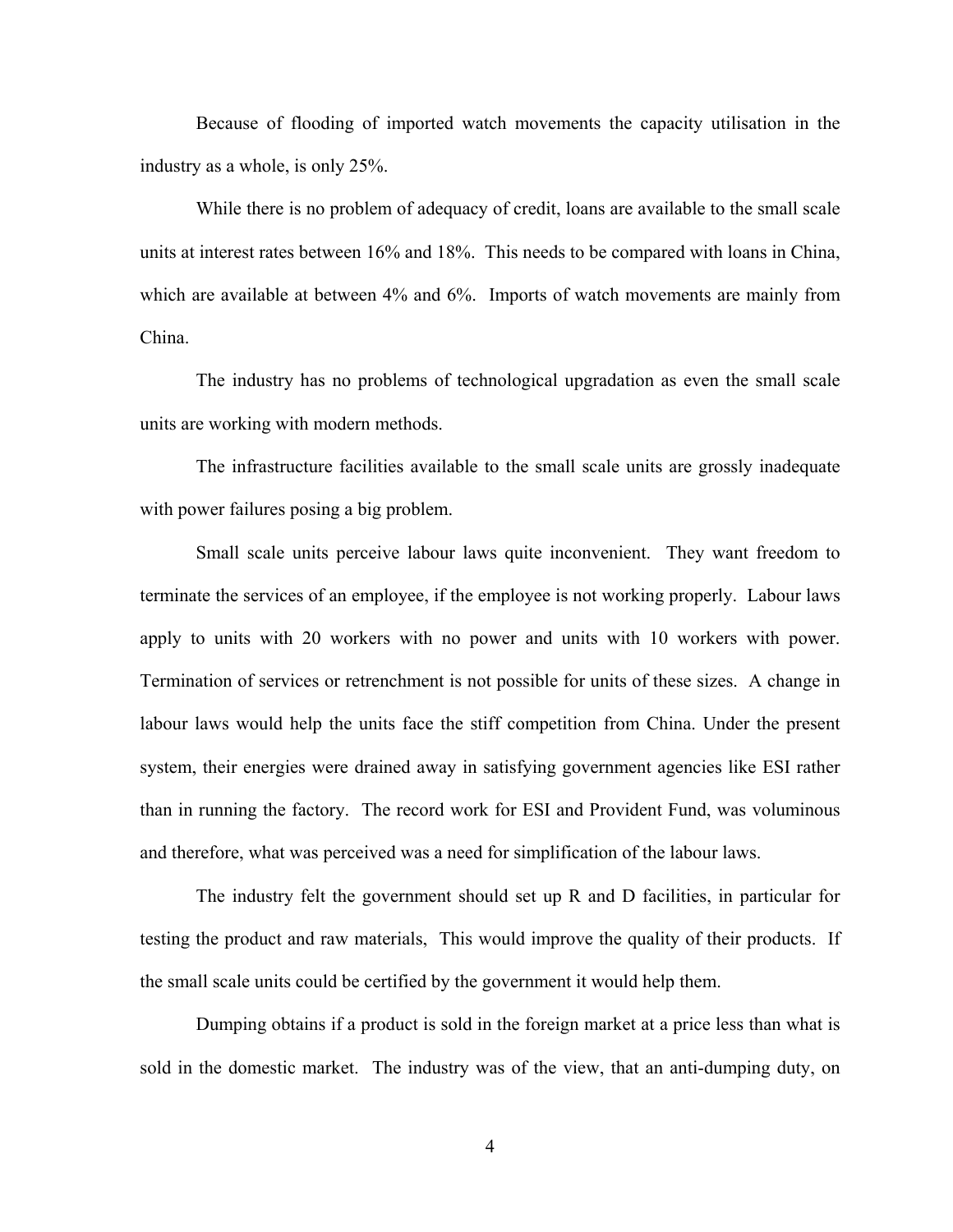imported quartz alarm and quartz clock movements should be imposed because these are being imported from China even below the cost of raw materials used in them.

Another phenomenon which is hurting the industry is that in Japan quartz 'watch movements' are being made by robots in terms of lakhs of pieces per day.

However, not every one is a loser in this industry. Some small scale units have gained from the MNCs. Those units manufacturing dial, case, winding crown, glass, hands, push pins, and movement holders are getting orders from MNCs.

One of the small scale units interviewed was Time Trading Corporation, which is both a manufacturer and trader of alarm clocks and toys. The value of plant and machinery of this unit was Rs. 30 lakhs. The unit was of the view that imports had affected its sales and imports would continue to hurt its sales in the future. Manufacturing costs overseas are lower, resulting in cheap imports and this was hurting the small scale units.

A phenomenon that was adversely affecting the small scale units was underinvoicing of imports by fake units. To illustrate, if for a genuine importer the basic cost of imports was Rs. 100, the import duty was Rs. 70 (at a rate of 70%) and the sales tax was Rs. 20, the total cost would add up to Rs. 190. For the fake unit, since the basic cost was underinvoiced at Rs. 30 instead of 100, the import duty would be Rs. 21; no sales tax would be paid (since it is a fake unit) and the total cost would work out to Rs. 121. A fake unit has a fake address, and while it escapes paying sales tax, it has to pay import duty otherwise it cannot import. There is connivance between the importer (dealer) and the customs staff to evade duty. Actual declared value is often 5% to 10% of the original cost. Even in the past the phenomenon of underinvoicing of imports used to take place but it was on a small scale, on imports of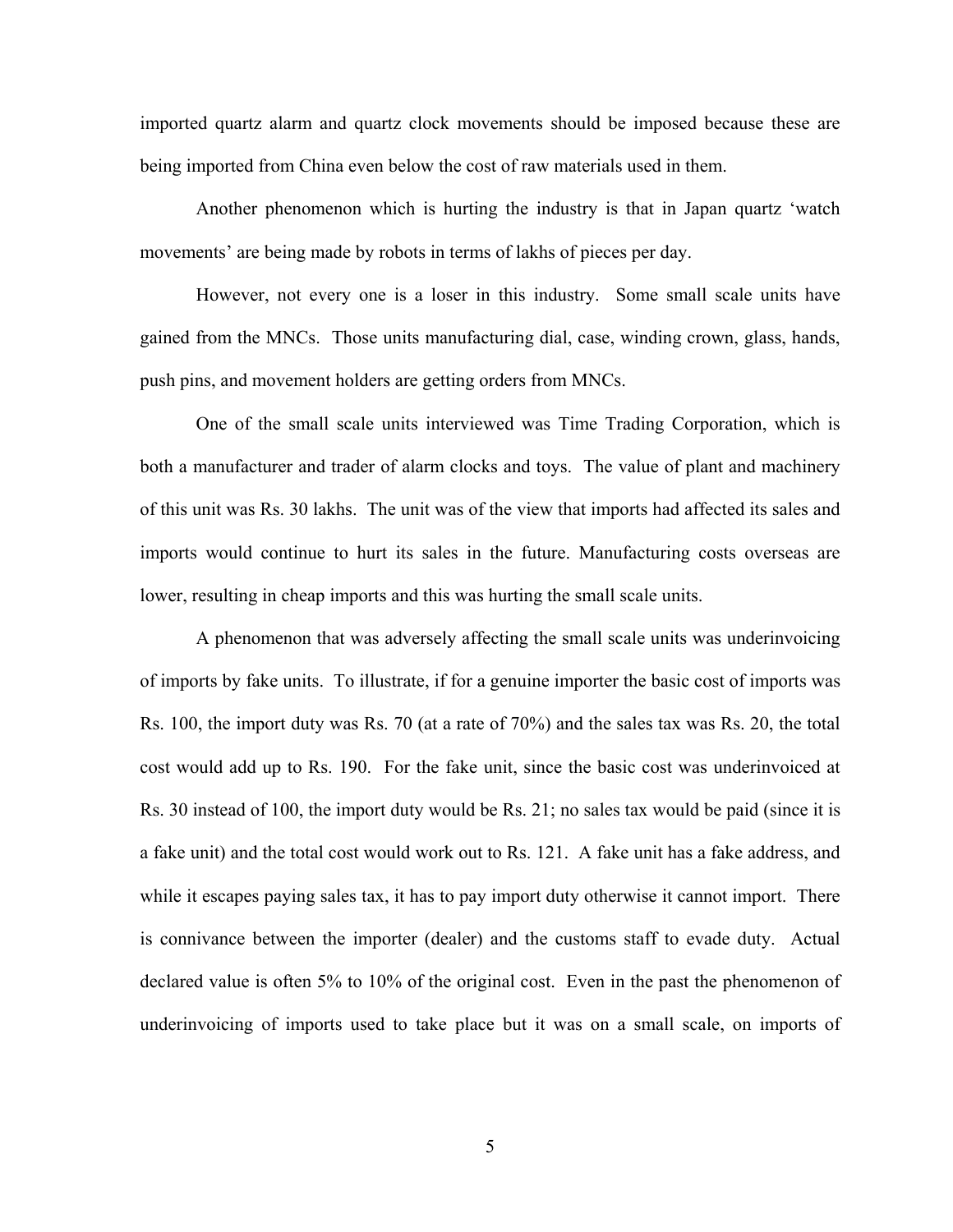components by manufacturers. Over the last few months, ever since watches and clocks were placed on the OGL list, the underinvoicing of imports has grown even more.

In the present phase the competition was on account of price and not quality.

Small scale units had to buy labour according to government norms. This meant more administrative work. And government departments are far from honest. According to this unit bribery is rampant in the country. Unless they are bribed the officials will say there is falsification of accounts. In contrast, there is no inspector raj in China or Hongkong.

The second small scale unit interviewed was Standard Watches Pvt. Ltd. (Classic Watches) an assembling unit, with a value of plant and machinery worth Rs. 50 lakhs. Imports had marginally affected its sales. This unit had 75% capacity utilisation.

The unit wanted import duty reduction on plant and machinery and on tools and equipment used by it.

According to this unit the power situation was very bad. Communication was not seen as a problem. Sea port facilities were not adequate. The unit was getting its material through Bombay, and it took a long time. Airport facilities were considered okay but the government formalities were discouraging.

While at the moment imports were not hurting this unit, a lot of watches were coming from China, which was viewed as dumping since they were selling at a low price and the unit was worried about the future. This unit imports components.

The owner of this unit had visited China and seen at work a watch factory employing 350 people. The average Chinese worker puts in 10 hours per day as compared to 7 to 8 hours put in by Indian workers. The productivity in China is twice that of Indian labour. The Chinese also use better machinery.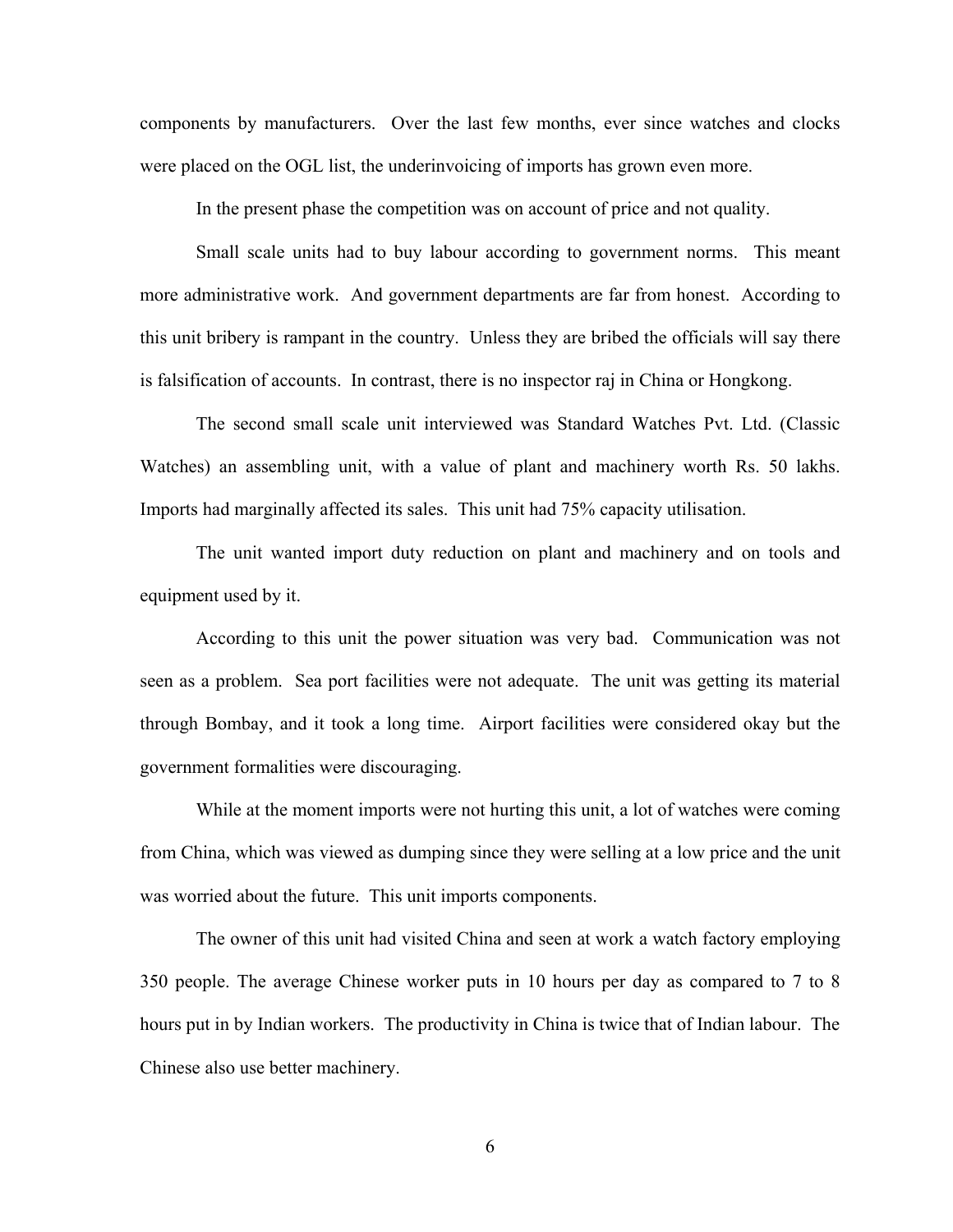The real market for watches in India is at the low end, provided by a population of 800 million, who in terms of income are below even the middle class. Superior watches like Omega, are not affecting Indian industry.

#### **Plastics**

Plastics, was placed on the OGL list in April, 2000; HS Chapter 39, with five lines. Plastic products are of three kinds : PVC, moulded and extruded. The basic import duty on plastics is 35%, the surcharge on basic customs duty is 3.5%, the additional duty is 16% and the special additional duty is 4%, making it a total duty of 67.08%.

Jewel Plastics is a small scale unit, with plant and machinery valued at below Rs. one crore, which manufactures extruded items, mainly packing material. The unit converts polymer into plastic bags.

What is affecting this unit is the import of smuggled High Density Poly Ethylene (HDPE), LDPE and Poly Propylene (PP) bags from Nepal. This unit which previously worked in three shifts is currently operating only one shift. Packing material manufactured in China is being routed through Nepal. Manufacture of plastic bags in China has certain advantages : there is no inspector raj in China; no customs duty on raw material and no excise either. In sharp contrast this unit had to face 53 inspectors. Further in China electricity is cheap. The Chinese get their capital goods from Germany without any import duty whereas Indian manufacturers do not have comparable machinery.

Many units have closed down and some are on the verge of closure. The plastic bags imported from China are about thirty percent cheaper than those manufactured in India. Plastic bag manufacturers in India therefore cannot compete with China.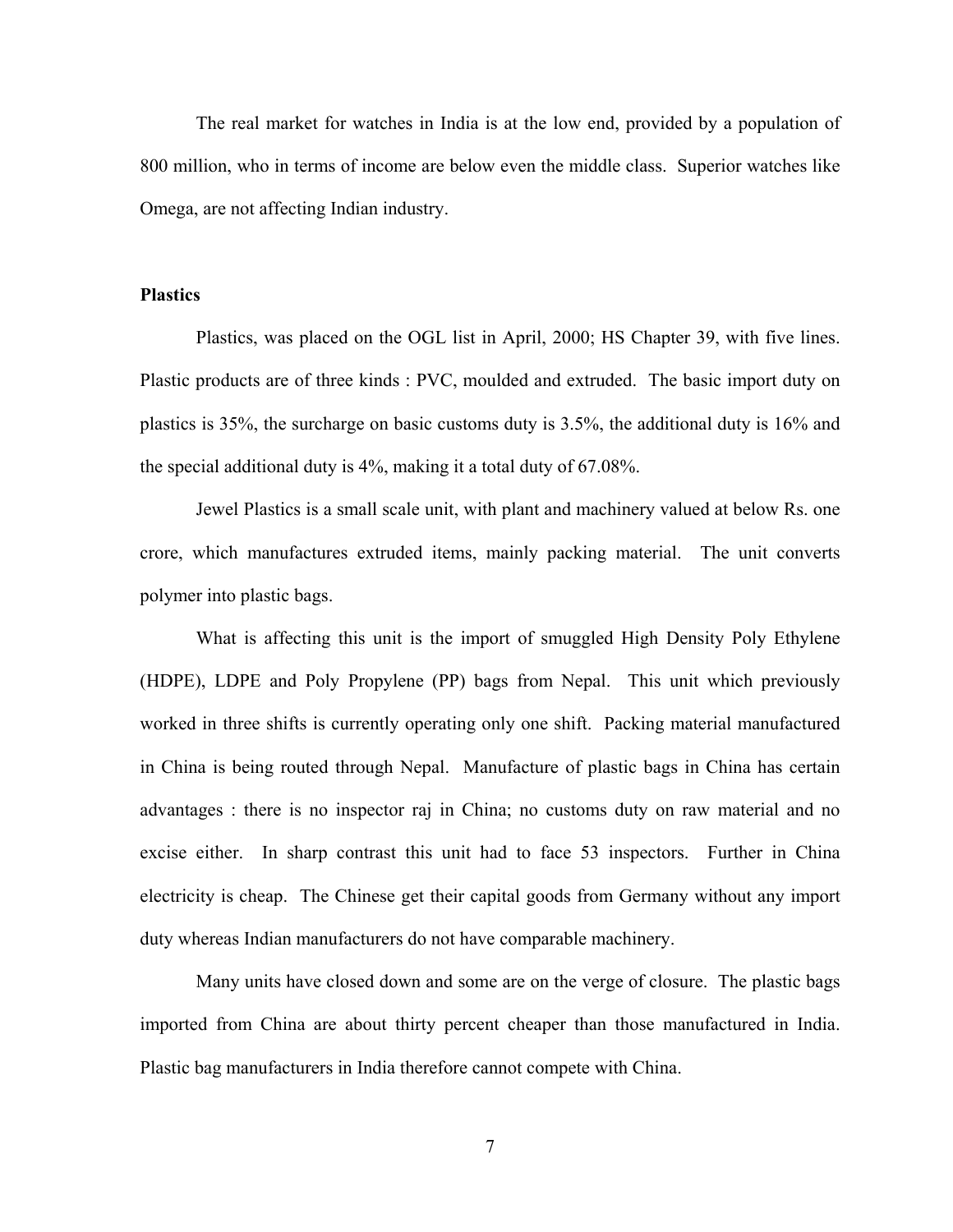The Association of Plastics Industries has made several representations to various ministries including Finance and Commerce but they have not received as much as an acknowledgement.

Working capital loans were available to this unit at 16%. To be able to compete effectively the unit needed cheap raw material and cheap finance. The unit wanted raw material to be available at international prices.

The Delhi Vidyut Board was charging the minimum but the unit was not getting power regularly. The unit was run on diesel.

The unit faced competition from those units in the rural belt which are not registered with the corporation and who in collusion with the department pilfered electricity without paying for it.

No import of raw material was possible because of the high protection given to indigenous raw material producers. The import duty structure on plastic raw material (polymers) is the same as that on plastic products, the total import duty being 67.08%.

Not all units manufacturing packing material in Delhi faced competition from imports. This phenomenon was explained as follows. Units whose buyers had found a source for importing from China, faced this competition. There were others, whose buyers had not found such a source, so they faced no competition.

A.P. Polyplast Pvt. Ltd. is another small scale unit, with plant and machinery valued at Rs. 15 lakhs, which makes packing material.

Import of Chinese packing material, routed through Nepal had an adverse effect in Eastern India, Bihar and U.P. In due course it would hurt other parts of India according to this unit. Not only is there import of smuggled Chinese packing material through Nepal, but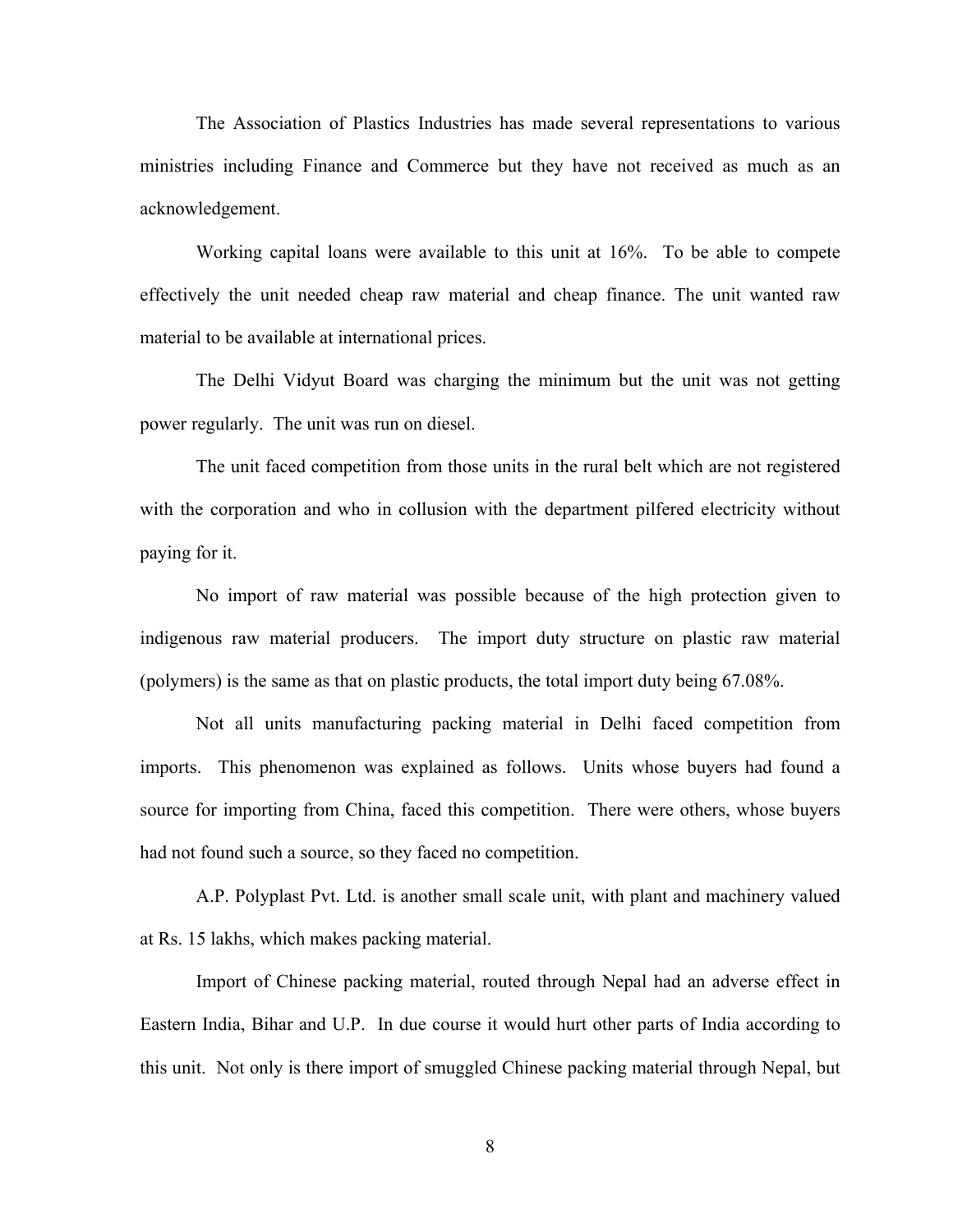also the import of packing material that is made in Nepal after value addition to imported polymer (After China and CIS, it's Nepal's turn to give India the jitters, *Economic Times*, 4 November 2000 : 1). At present while this unit was not directly affected by imports it was indirectly affected in as much as toy manufacturers had curtailed their demand for packing material.

The unit believed there were three reasons why it could not compete with imports: a) high electricity rates, b) high interest rates and c) high import duty on raw material (polymer).

While the unit had access to working capital, the cost was high at 16% and it was available only with collateral. If the unit could get credit without collateral it could also modernize. The unit argued that the limit should be raised from Rs. 10 lakhs for loans without collateral. Further, routine bank charges were high such as for cheque discounting.

Maman Chand Ramjidas is a small scale unit which does job work of lamination. This involves putting a plastic film on cloth or paper or jute, which is used for bags, collars and packaging. The owners of Maman Chand Ramjidas also own Poly Udyog, a small scale unit, whose plant and machinery are valued at below Rs. one crore, and which manufactures packing material. The unit was not able to modernize because cheap credit was not available. A good part of the unit's revenues went in bribing the inspectors. Inspector raj therefore has an economic cost which renders goods uncompetitive against imports from China.

For any plastic industry, the raw material - polymer, is crucial. Naptha is converted into polymers such as PVC, Poly Ethelyne and Poly Propylene. Reliance is the largest manufacturer of polymers in the country, followed by IPCL, GAIL and Haldia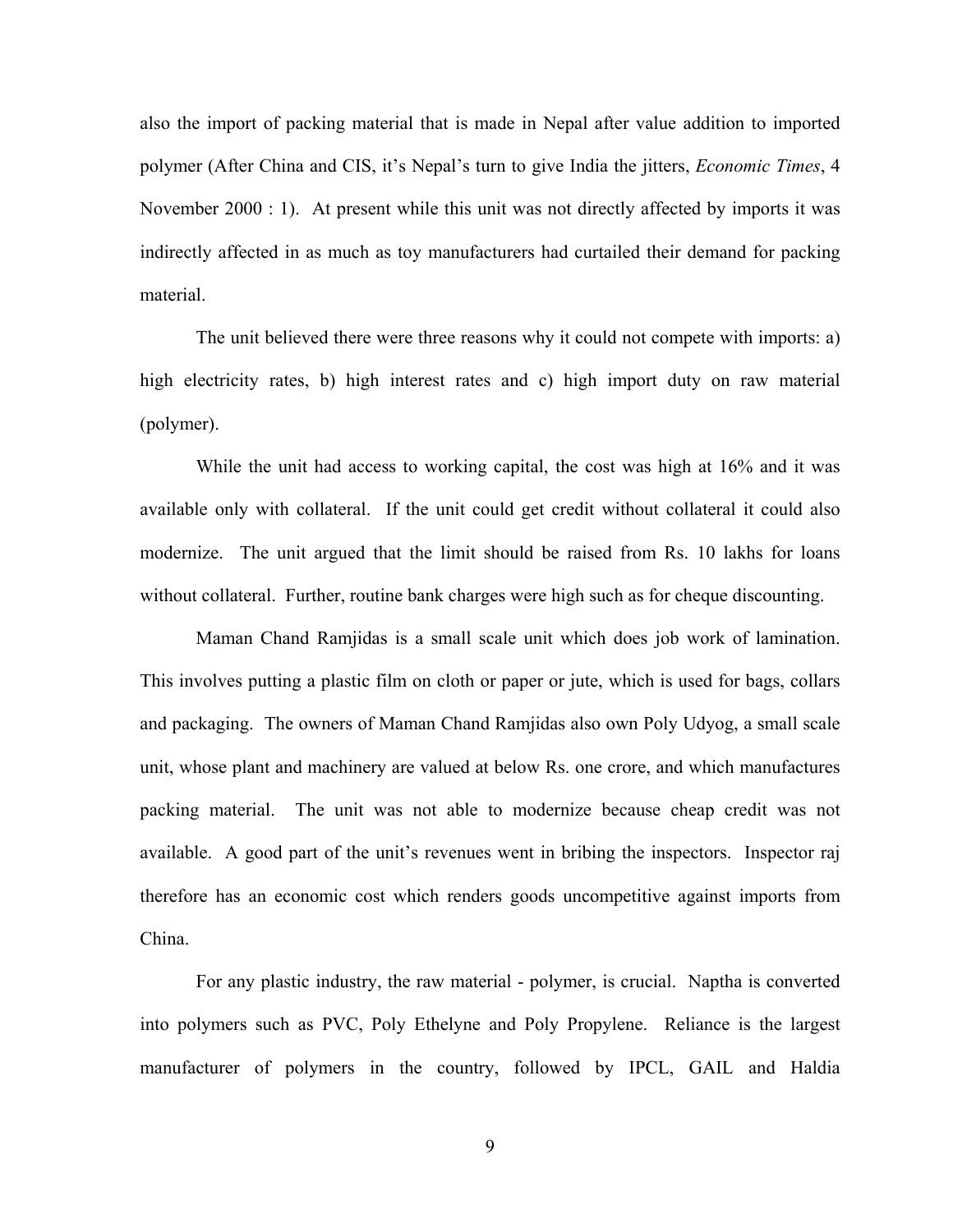Petrochemicals. Reliance sets the price and others follow suit. The price of polymer manufactured in Korea or Kuwait is between 600 dollars and 900 dollars per tonne, whereas in India it is priced equivalent to 1200 dollars. The import duty on polymers as noted above is 67.08%. The government is giving a huge protection to domestic manufacturers of polymers. Domestic manufacturers have priced polymers at par with the imported price, inclusive of import duty. One of the important reasons why the domestic plastic manufacturer is unable to compete with China is because of the high cost of polymers.

China is flooding the Indian market with plastic goods. China has mass production of goods on a scale which simply does not exist in India. The Chinese are able to realize economies of scale. Further, there are no export duties in China nor was there any inspector raj.

A cigarette lighter, also made of plastic, costs Rs. 7 or Rs. 8 in India, whereas one imported from China costs Rs. 1.50. Plastic pens made in India cost Rs. 5 whereas those made in China, cost Rs. 1 or 1.50. Chinese plants make 5 lakh ball pens per day as compared to 5000 per day in India.

China and Nepal have a trade agreement, and there is free movement of goods across the border. Made in China goods are being passed off in customs here as Made in Nepal goods. This includes plastic moulded products such as pens and plastic woven fabric such as packing material. However, it is not as yet common knowledge that Chinese goods are available at cheaper rates. If this knowledge percolates down it will hurt the industry. India has a free trade treaty with Nepal. There was a four percent special additional duty on imports from Nepal which has been recently removed (Goyal, 2000). According to industry association sources, 90% of the goods coming form Nepal are illegal, and only 10% is legal.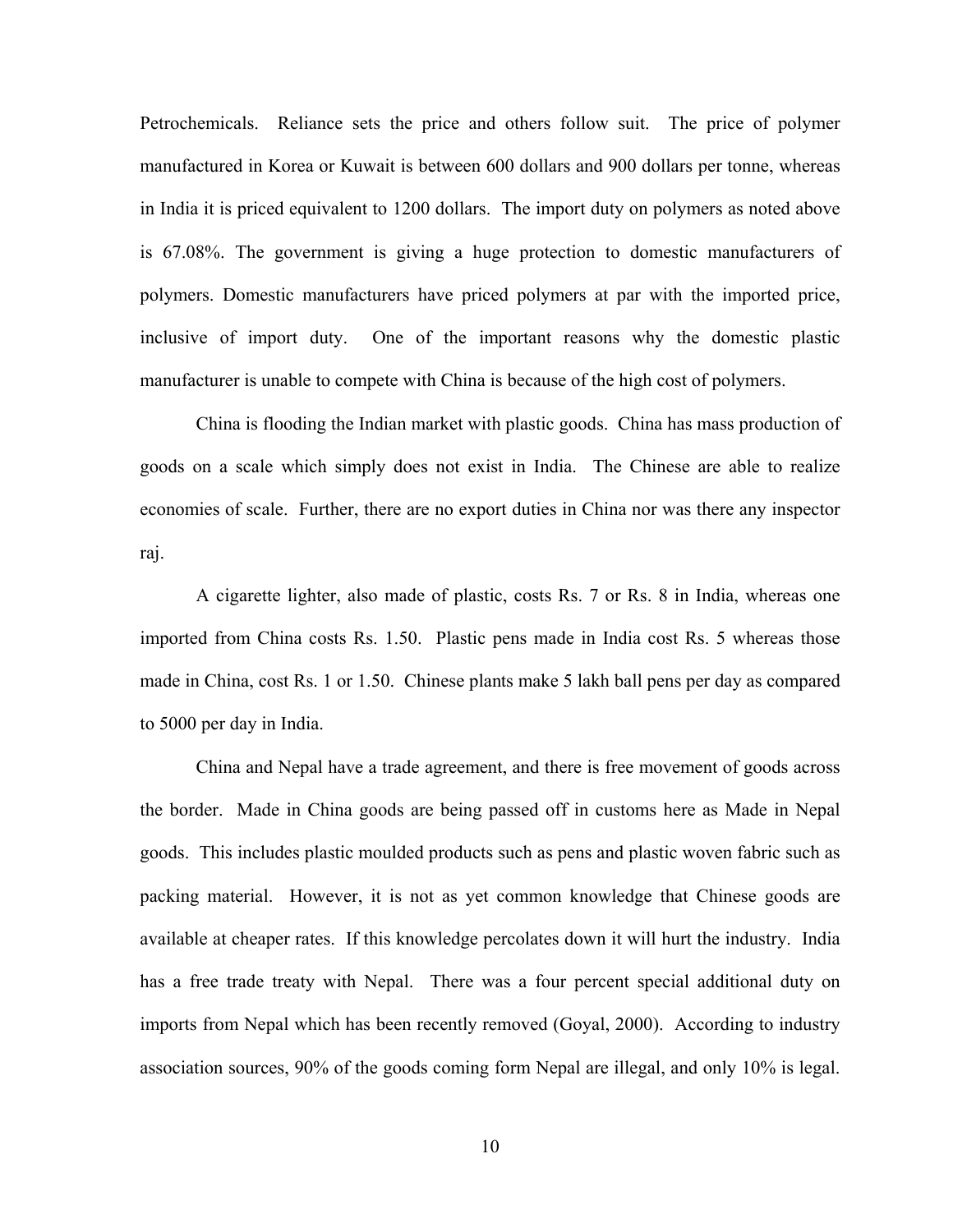Very few people are into this smuggled goods trade as yet, but if it spreads, in the next couple of months it may become a major problem for the industry.

Since the Chinese do not know English, business contact between Indians and Chinese is limited or else the problem would have been more severe.

Poly Udyog also believed that cheap testing facilities for the product and raw materials should be provided by the government. The reasons why the unit could not compete with China were :

a) High import duty on raw material.

- b) Lack of cheap credit.
- c) lack of power.

and d) Inspector raj which has an economic cost.

P 'n 'A Industries is a tiny unit, with a plant and machinery valued at Rs. 19 lakhs, manufacturing PVC conduit pipes and accessories and moulded items. The conduit pipes are for electrical installations.

While working capital credit was easily available, the rate of interest was exorbitantly high at 19½% for this unit. Clearly this is one factor which works against its competitiveness. The unit was located in Haryana where power was a problem.

The unit believed that there should be a cluster approach for setting up tool-rooms for supporting programmes of technology promotion since every small scale unit cannot afford to have a tool room of its own. The unit was also of the view that the investment limit should not be raised as then the medium sized units would drive away the small scale units.

The unit had its own lab for testing the product. Quality marking centres existed in Haryana and there was a Regional Test House in Okhla but they were quite expensive.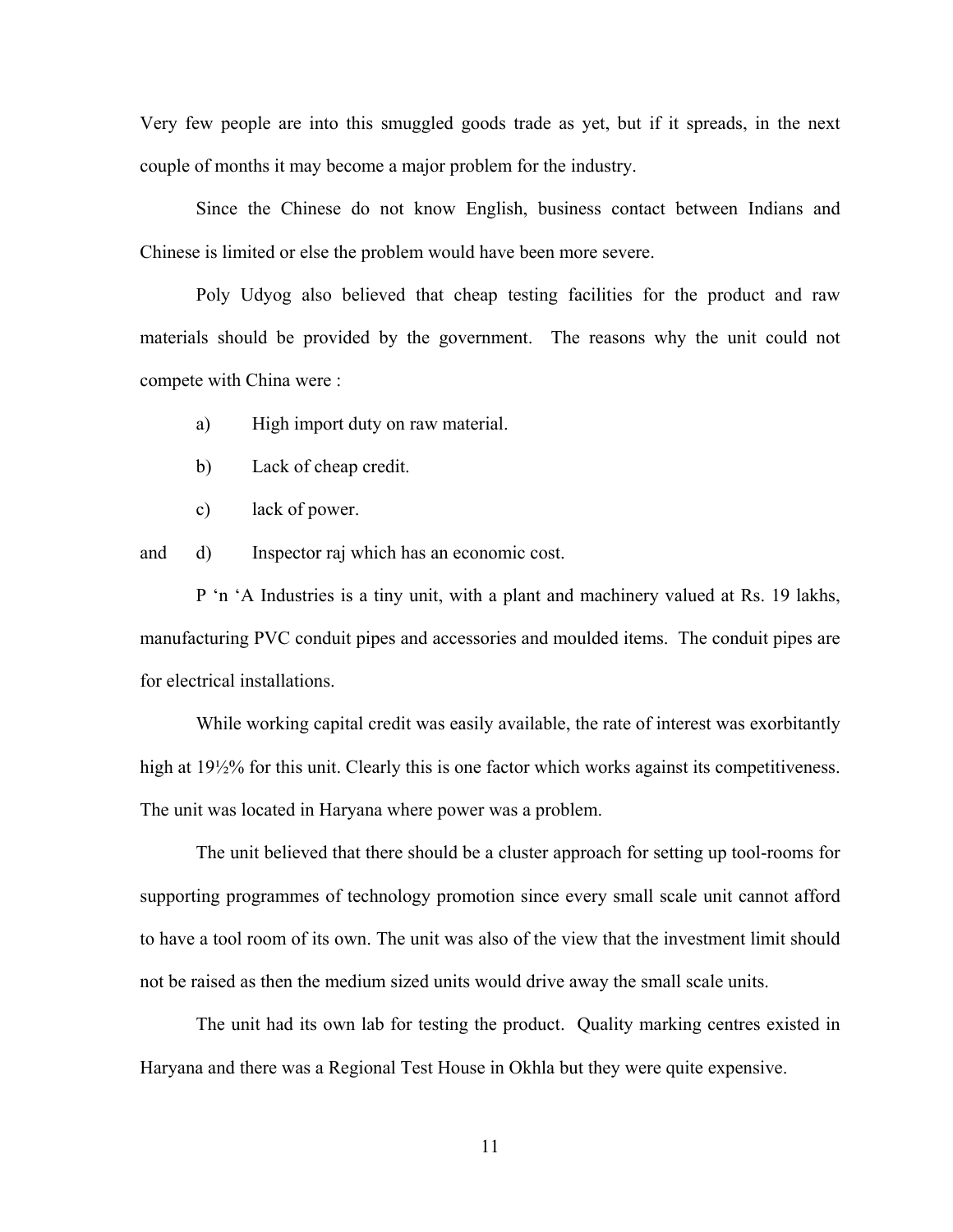The unit was not importing PVC resin and had 95% capacity utilisation. Imports had started affecting the market and the unit expected to be in a bad shape at the end of the year closes.

The unit faced a threat from the unorganized sector which was not registered, stole power and paid no sales tax. When even the unorganized sector with much lower costs was unable to withstand competition from imports, this unit was naturally in a similar situation.

The moulded plastic units have given up manufacturing and have started importing finished and semi-finished products and are selling them.

## **Toys**

Toys were placed on the OGL list in April, 2000; HS Chapter 95 with five lines. The basic import duty on toys is 35% , the surcharge on basic customs duty is 3.5%, the special additional duty is 4%, making it a total duty of 44.04%. Two kinds of imports are taking place. One, those toys which have a brand name and two, those which do not. There is no threat to the industry from imports of products with brand names since in their case all the domestic rules and regulations are being observed. Products of Mattel, an American company, Lego a Danish company and Funskool an MRF company, which are the largest manufacturers in the world, are coming in this manner. But the proportion of toys being imported in this manner with all the domestic rules being observed is small.

It may be noted that since toys are reserved for the small scale sector, all the units in the toys industry are of small scale. The real threat to the industry is from imports of Chinese toys by professional importers, where products do not carry the address of the manufacturer or importer. The EXIM policy clearly states that all the rules which are applicable to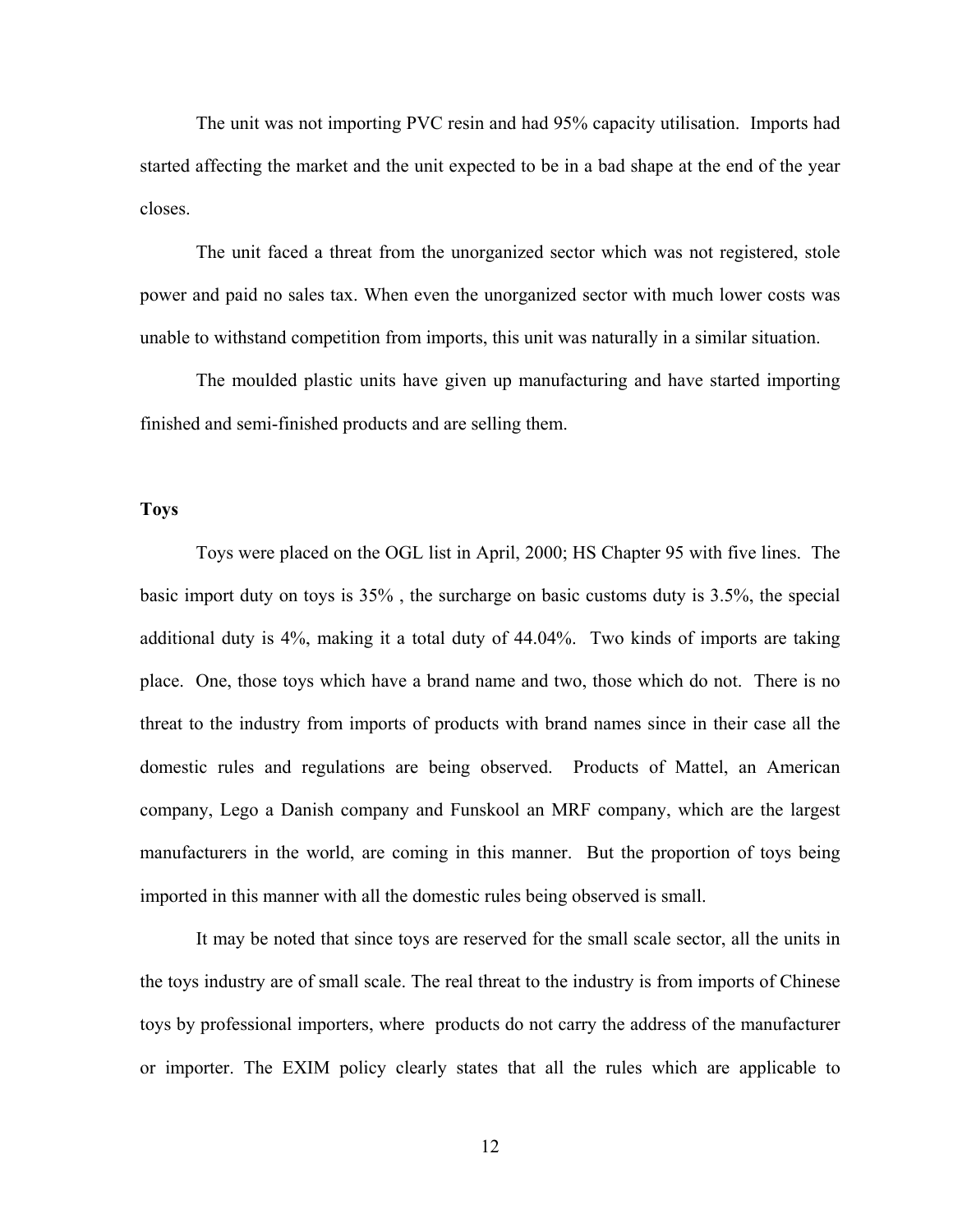domestic manufacturers also apply to imported products (EXIM : 11). Further Standards of Weights and Measures (Packed Commodity) Rules 1977 states that all prepackaged commodities imported into India must carry the address of the importer (Malik, 1999: 63). This means the address of the manufacturer should be given on imported products as is the case with domestic products. Since the address is not given no anti dumping investigations can be carried out. Further, there is no after sales service on these imported toys.

Prasid Toys Pvt. Ltd. has plant and machinery valued at Rs. 50 lakhs and manufactures electronic toys. Imports have hurt this unit and its present capacity utilisation rate is only fifty per cent. The imported toys are priced at about 75% to 80% of its price. Funds were available to this unit at 14.5% and this unit had been able to modernize.

The reasons why this unit was unable to compete with imports from China, was one, because there was severe underinvoicing on imported toys. Two, while this unit had to mention the Maximum Retail Price (M.R.P.) on each packaged commodity, imported toys were not mentioning the M.R.P. The Indian Weights and Measurement Act was not being followed in this respect either. This in turn had two consequences : a) if the M.R.P. is given it is possible to work back to the cost of the imported toy and this would check underinvoicing. b) Having stated the M.R.P., the price of this unit was fixed and the margin of the retailer was fixed, but the margin was not fixed in the case of Chinese products.

Toy manufacturing is a seasonal industry, with June to December being the Diwali and Christmas season and January to June being exam time is the lean season. Most of the work in the toy industry is done on a piece rate and contract basis. It is a sub cottage industry. But the unit was not able to terminate the services of contract labour because the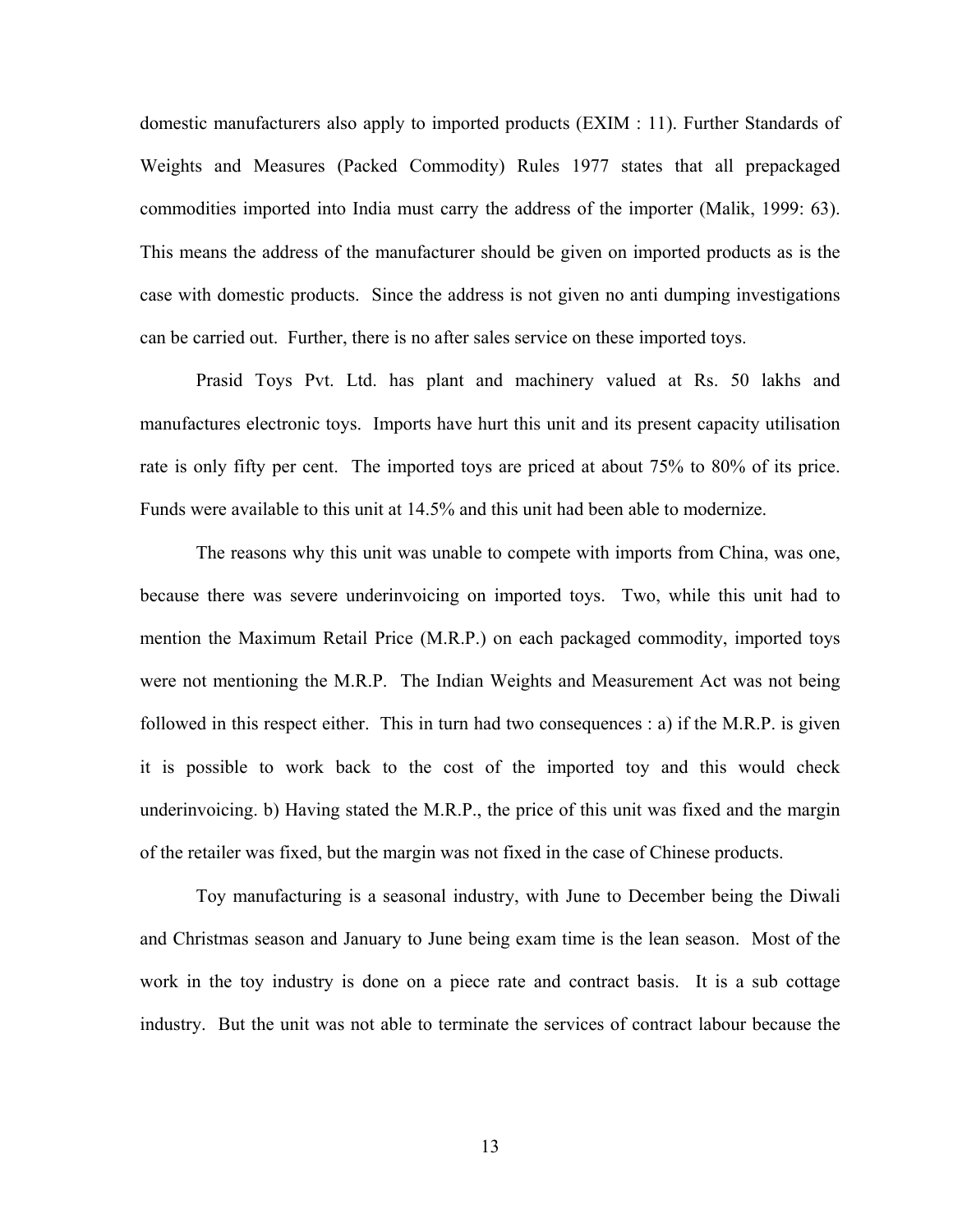unit was treated as a principal employer and had to pay minimum wages and termination benefits.

Even in the toy industry there is rampant underinvoicing of imports. No sales tax is paid since the company which imports does not exist.

Life Style Electronics Pvt. Ltd. has plant and machinery worth Rs. 50 lakhs and manufactures electronic musical toys. The owner of this unit thought that the WTO agreement would not be implemented according to schedule since the country was not in a position to face competition from imports, and that two or three extra years would be available to him.

In the case of toys there are three parameters which apply to competition in the market place. In addition to the conventional ones of price and quality, there is an additional parameter in terms of variety. China has tremendous variety. The Chinese toy industry is also much larger than its Indian counterpart. The sales of the Chinese toy industry stood at 42 billion dollars, whereas the Indian one had sales worth only 200 million dollars, making the former more than 200 times the size of the latter. China is a manufacturing base for the U.S. and European toy industry. The Chinese are contract manufacturers, which in turn means they get the latest designs from America and Europe. Variety counts, since a child wants to see variety. Indian manufacturers, being small cannot invest too much in creating variety.

The government has been responsive to the plight of the toy industry to a certain extent and has recently reduced the import duty on components from 25% to 5%.

The unit could not compete with Chinese toys, because across the board Chinese toys were 25% cheaper. The advantages for China are variety, the absence of administrative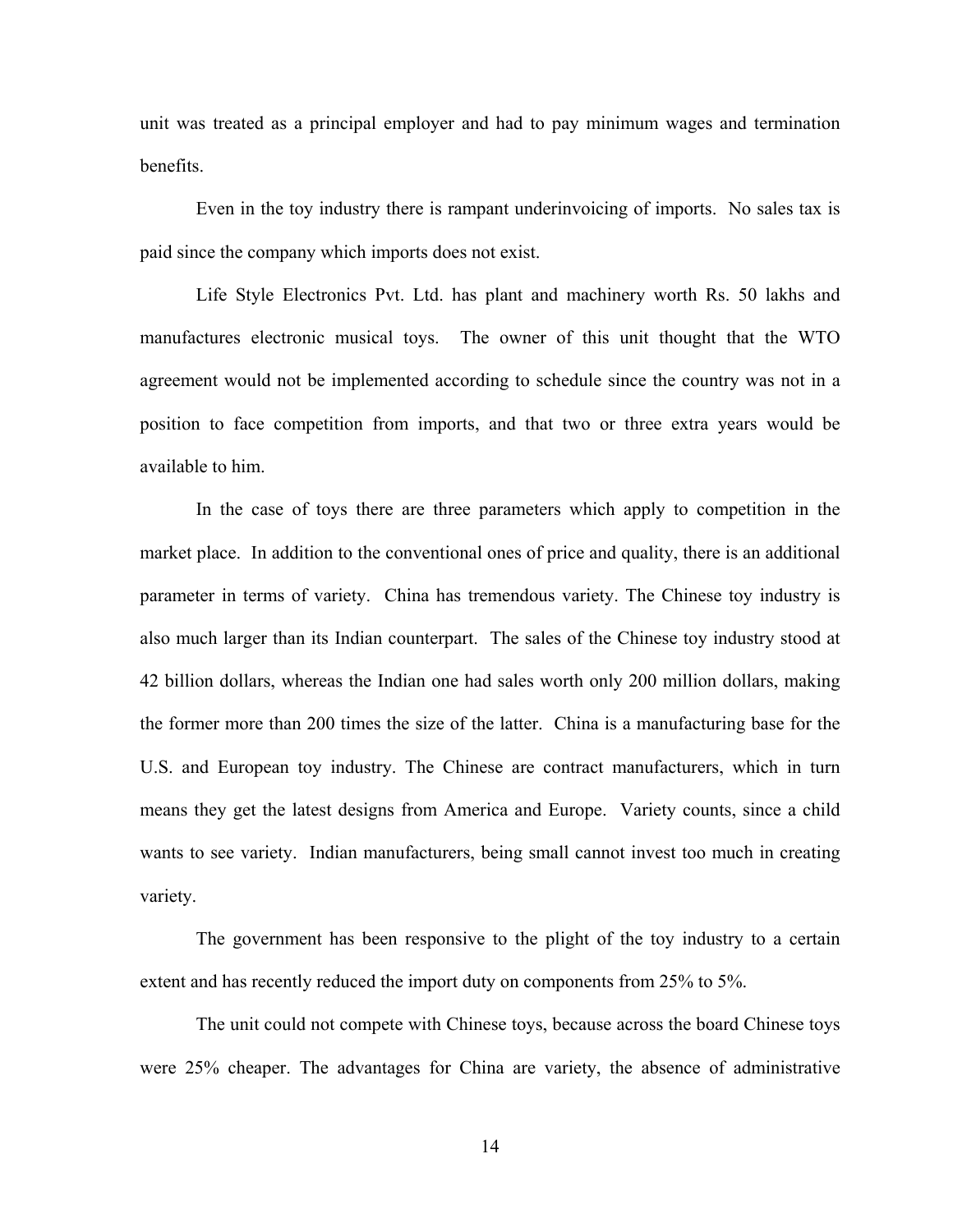control over imports and third, under invoicing of imports. The valuation is not fair. The importer buys at one dollar but the billing is done at 20 cents. Correspondingly, the import duty paid is less. India does not have a strong anti dumping mechanism. Whatever is excess for the Chinese manufacturer, after selling in the American market, is dumped in India, in order to clear the stocks. What is sold in India may be even below cost because the manufacturer would have already made his money on his sales in America. Further, there is no sales tax collection on imported goods.

A few manufacturers in the toy industry have closed down. The capacity utilisation in this unit had come down from 100% to 25%. In this context, a change in labour laws is needed because the unit wanted to modulate its labour force in accordance with capacity utilisation.

The owner of this unit also did not want the reservation in toys to continue as he felt the unit could in the event of dereservation become a job contractor for larger units. Earlier, there was a lot of smuggling of toys from Dubai and Hongkong but after the imports were opened up this has come down.

There is laxity on the part of government and regulation of imports is called for.

Since the Indian toy industry is not export oriented, the latest designs are not available to it. Other reasons why the unit could not compete with China are the high cost of transportation in India and the fact that while the unit paid Rs. 4 per unit of power, in China the cost was the equivalent of Rs. 1.60 per unit of power.

Unless a level playing field is created by administrative controls, even those units which are competitive would have to close down. Further, there is no warranty on imported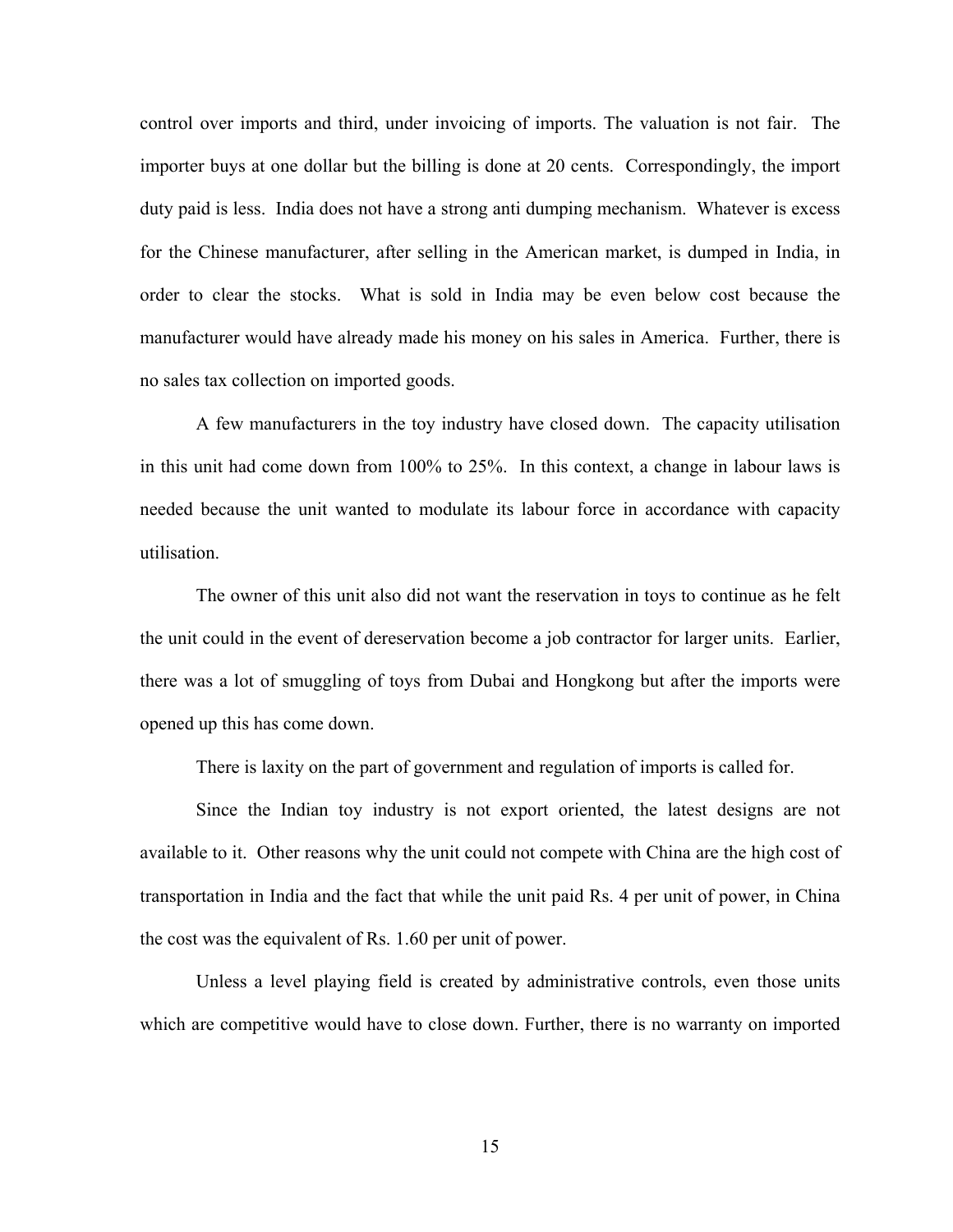toys. The import duty of 44.04% was considered as adequate by this unit. The unit was getting working capital at 18% and was also not able to invest for purposes of modernization.

Even after five years toy city coming up in NOIDA has not been completed.

The absence of VAT was affecting this unit since it was not getting credit for sales tax paid on raw materials. This was relevant in the context of competition with the unorganized sector which accounted for more than 50% of the industry. The unorganized sector was not paying sales tax on raw materials or on the final product.

It is also possible that as in the watches and clocks industry, toy manufacturers are also turning into traders dealing in imported Chinese toys, (Rattled, *Hindustan Times* magazine, September 24, 2000: 1).

## **Ceiling Fans**

Ceiling fans, pedestal fans and other fans (HS 84145102-3 etc.) were placed on the OGL list in April 2000. The basic import duty on ceiling and other fans, is 35%, the surcharge on basic customs duty is 3.5%, the additional duty is 16% and the special additional duty is 4%, making it a total duty of 67.08%. But no imports of fans have taken place since April. The only exception is import of decorative fans, but this constitutes less than one per cent of the market. The industry is largely small scale and cottage and no threat is feared from competition owing to imports. The domestic industry is perceived to be competitive.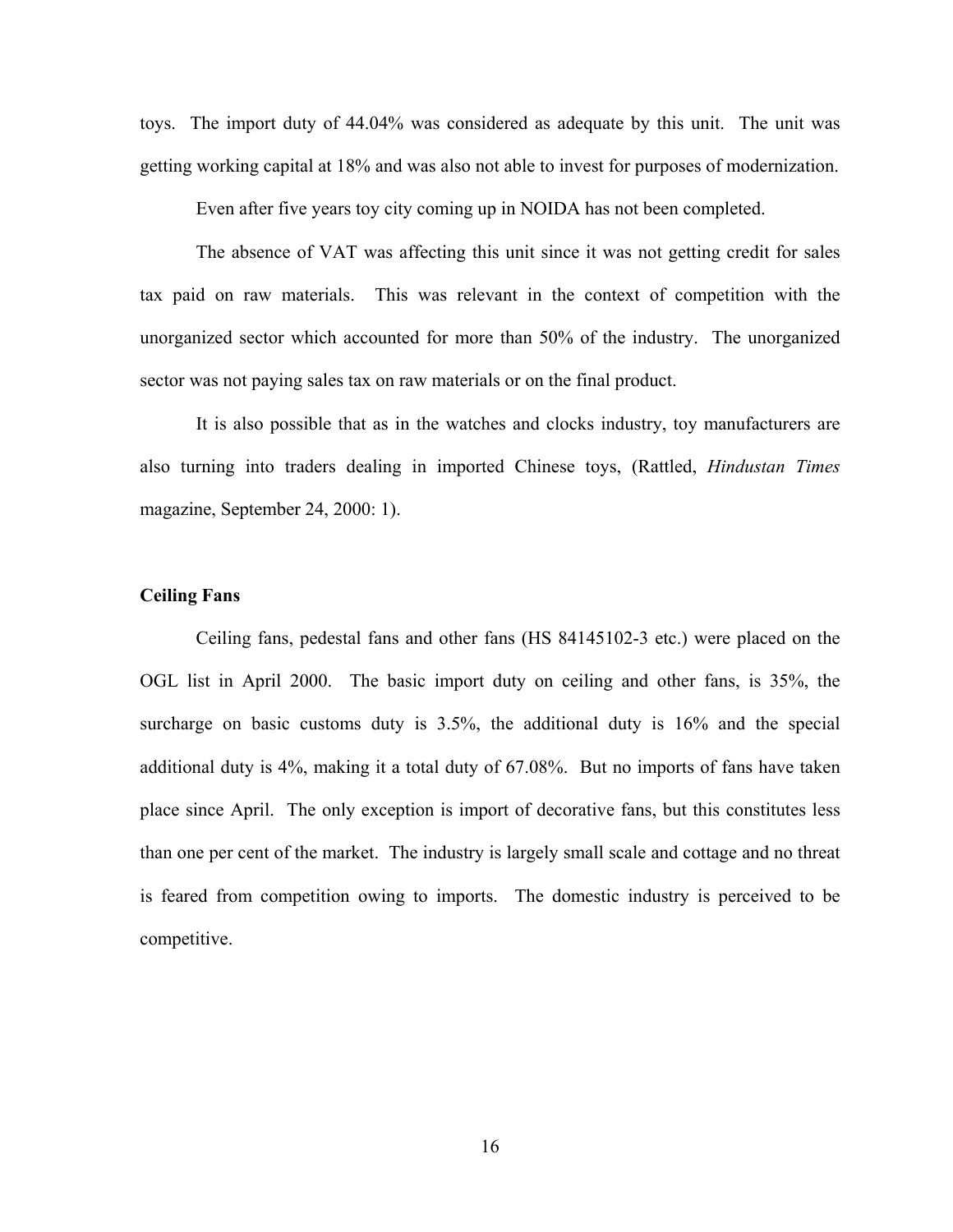## **Ice cream**

Ice cream (HS 210500) was placed on the OGL list prior to April 2000. The basic import duty on ice cream is 35%, the surcharge on basic customs duty is 3.5%, the additional duty is 16%, the Special additional duty is 4% and the total duty is 67.08%. Kwality imported ice cream last year, but now international brands are being manufactured locally. Whatever imports took place accounted for an insignificant proportion of the market and domestic manufacturers such as the Mother Dairy do not perceive any threat from imports. In fact according to Kwality, imports of ice cream are not economically viable since they have to take place in cold storage form.

#### **Bicycles**

Bicycles were placed on the OGL list in April 2000 (HS 87120001). But no commercial imports of bicycles have taken place since then. The basic import duty on bicycles is 35%, the surcharge on basic customs duty is 3.5%, the special additional duty is 4%, making it a total duty of 44.04%.

#### **Conclusion**

Beginning 1 April 2001 all QRs will be removed. Self evidently some industries are going to be adversely affected as has been the case with removing QRs on 1 April, 2000.

In the watches and clocks industry the main problem is smuggling of 'watch and clock movements' from China. If 'watch movements' come through the official route Indian watches can take the competition. Since the small scale units have given up manufacturing and switched over to assembling smuggled watch movements, only the relatively larger units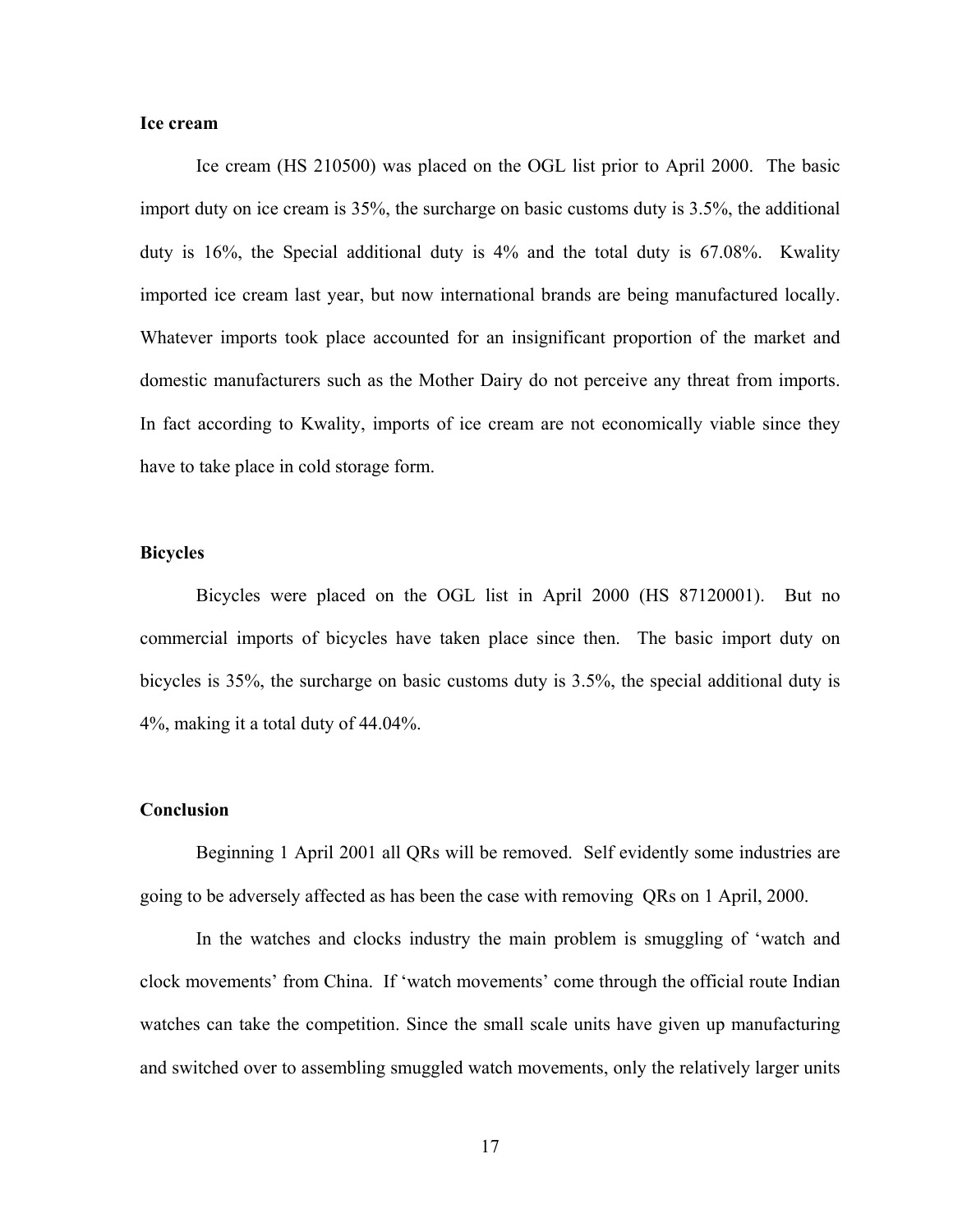have been adversely affected, some of whom are closed. On watch and clock movements the duty structure is as follows. The basic import duty is 25% , the surcharge on basic customs duty is 2.5%, the additional duty is 16%, the special additional duty is 4%, making it a total duty of 53.8%. The solution to the problem of smuggling of watch and clock movements lies in reducing the overall import duty to zero or to 5% or 10%. Other problems afflicting this industry are underinvoicing of imports which lowers the incidence of import duty and hence lowers the price of the imported item. Needless to add, underinvoicing of imports must be checked. Inspector raj which has an economic cost affects this industry and ways should be found to either eliminate or reduce this.

In the case of the plastics industry part of the problem is import of smuggled Chinese goods through Nepal and partly, the import of packing material from Nepal, after value addition has been carried out in Nepal on imported polymer. In the case of the former what is called for is policing to check smuggling. In the case of the latter what is called for is a severe reduction in the import duty on polymers. Further what needs to be checked is what has been termed as legalised smuggling of goods from Nepal. Until recently the incidence of duty on goods imported from Nepal was the 4% special additional duty and the 16% Counter Vailing Duty. Now the special additional duty has been removed. Any Chinese good with 10 to 20% value addition can be brought in with payment of 16% CVD. The only way this can be checked is by insisting on 50 per cent value addition in the case of third country origin goods, which is the international norm. A problem which was severe experienced in this industry was the inspector raj, which has an economic cost. Furthermore, the plastics industry faces a threat from the unorganized sector which pays neither electricity bills nor taxes.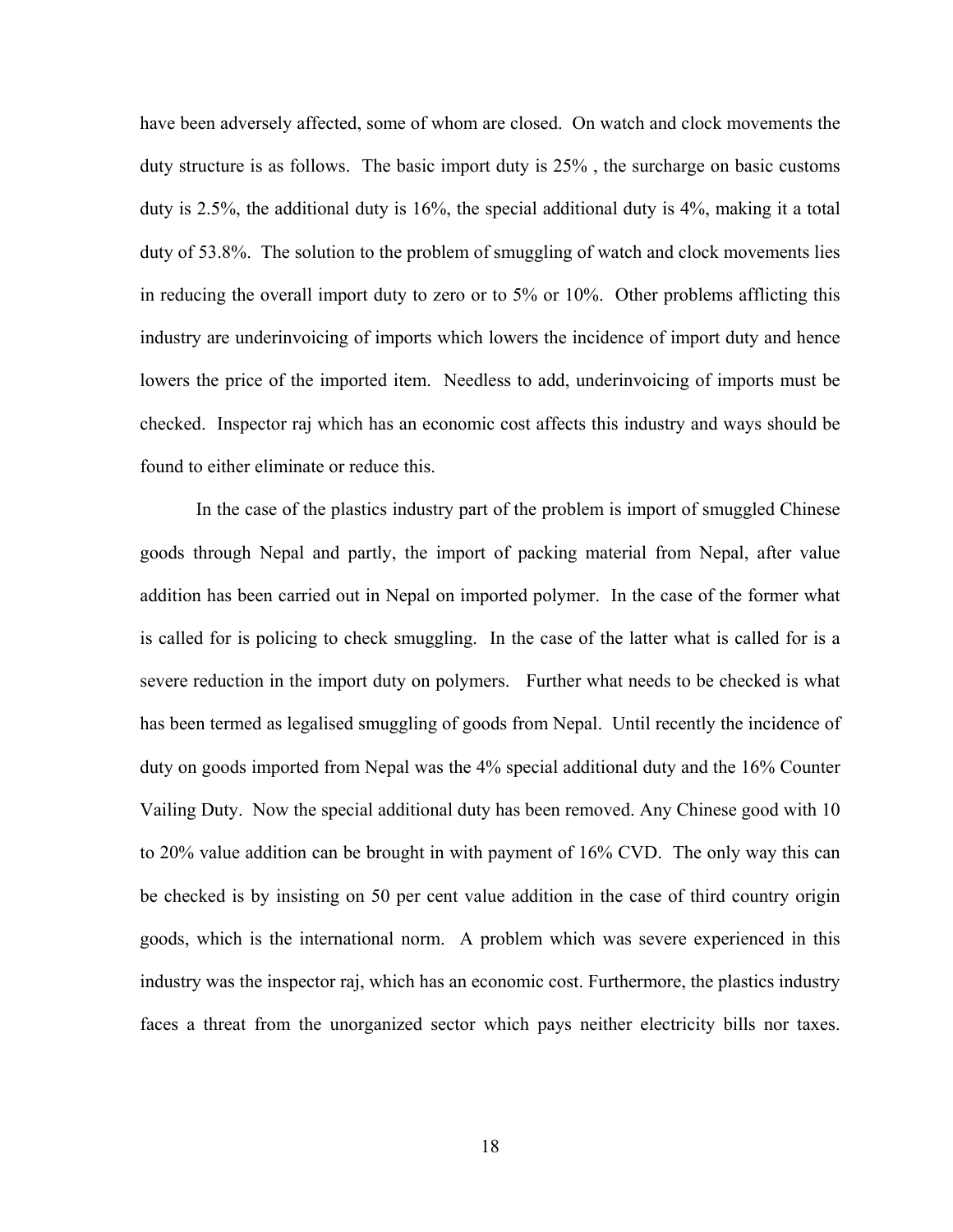Preventing theft of electricity is part of a larger problem which should be addressed and ways should be found for bringing the unorganised sector within the ambit of the sales tax system.

The problem in the toys industry is lack of administrative control over imports. The toys industry needs administrative measures and control which, one, checks underinvoicing of imports; two, ensures that M.R.P. is mentioned on imported products and three, ensures that the name of the manufacturer or importer is mentioned on the imported products. The government has taken measures in respect of all these aspects (Dragon in dragnet : Imports of 131 goods under BIS standards, *Economic Times*, 25 November 25 2000). The toys industry also faced a threat from the unorganized sector. One reason why perhaps the toys industry does not want the import duty on toys to be increased is that manufacturers in this industry are themselves turning into traders.

The reasons why Indian goods cannot compete with Chinese goods, which have been the main source of competition in the industries adversely affected by imports, are one, poor infrastructure, in particular inadequate power. Two, the cost of power is relatively high. Three, the cost of transportation in India is high. Four, the cost of capital is high in India with working capital loans being available at rates between 16% and 19½%. Lack of cheap finance also meant that modernization was not possible. Five, the import duty on raw material, in particular polymers is high and needs to be reduced. Six, because of underinvoicing of imports, the prices of imported products are lower. Seven, because of inspector raj there is an additional economic cost. And eight, because labour laws prevent modulation of the labour force in accordance with capacity utilisation, small scale units have to bear with these costs even when levels of capacity utilisation are low.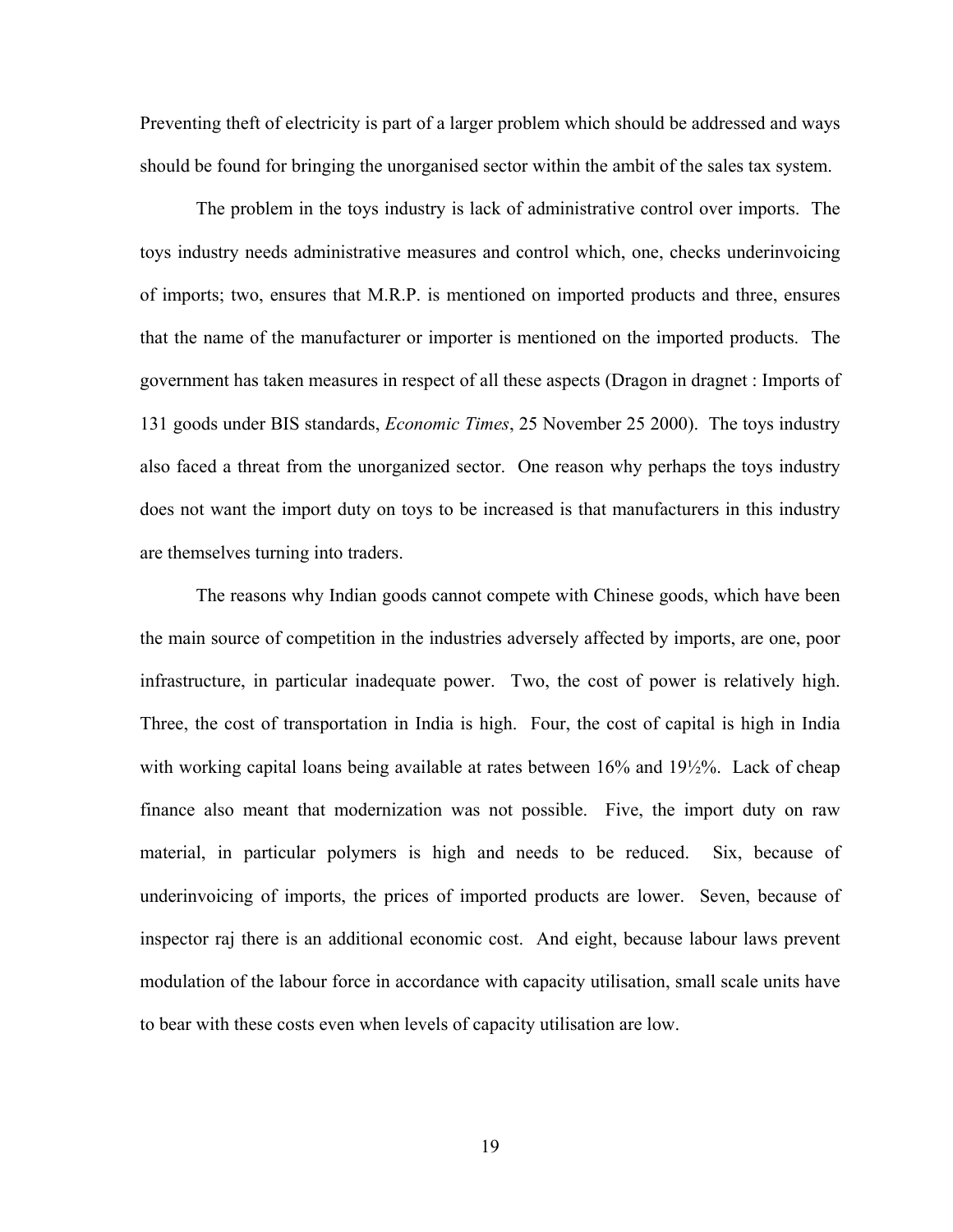In the case of all the products studied, the competition was on account of price and not quality.

All the units which were interviewed, were aware that the WTO agreement would lead to the lifting of import licensing, so the government's efforts in bringing about awareness have been successful.

Changes in labour laws are needed in two respects. One, a simplification of laws, such as those concerning ESI, is called for to reduce the administrative hassles of the manufacturer. Two, a change is needed which permits modulation of the labour force with varying levels of capacity utilisation at least for the small scale sector. If a change in labour laws results in an increase in overall employment levels, it should be viewed as desirable.

(I would like to thank Prof. Anwarul Hoda for his suggestions. I would also like to thank Mrs. Ila Gupta of the PHD Chamber of Commerce and Industry and Mr. T.S. Vishwanath of CII and Mr. Jeffrey Jacob for the help they rendered).

## **Notes**

The total import duty is not a simple addition of the various components. It is calculated as follows. If the basic duty is 35%, the surcharge on basic customs duty is 10% of 35%, which is 3.5%. Now let the value of the product be Rs. 100. To calculate the additional duty, first take the value of the product (Rs. 100) + basic duty (Rs. 35) + Surcharge (Rs. 3.5) thus equaling a sum of Rs. 138.50. On this sum apply additional duty of 16% and this equals Rs. 22.16. Now add this to the earlier sum to get Rs. 160.66. Then apply special additional duty (4%) on Rs. 160.66 which equals Rs. 6.42. Add Rs. 6.42 to Rs. 160.66 to get Rs. 167.08 or a total import duty of 67.08%. In the actual calculation there is one other element namely 1% wharfage, which means that in the initial calculation one takes Rs. 101 instead of Rs. 100.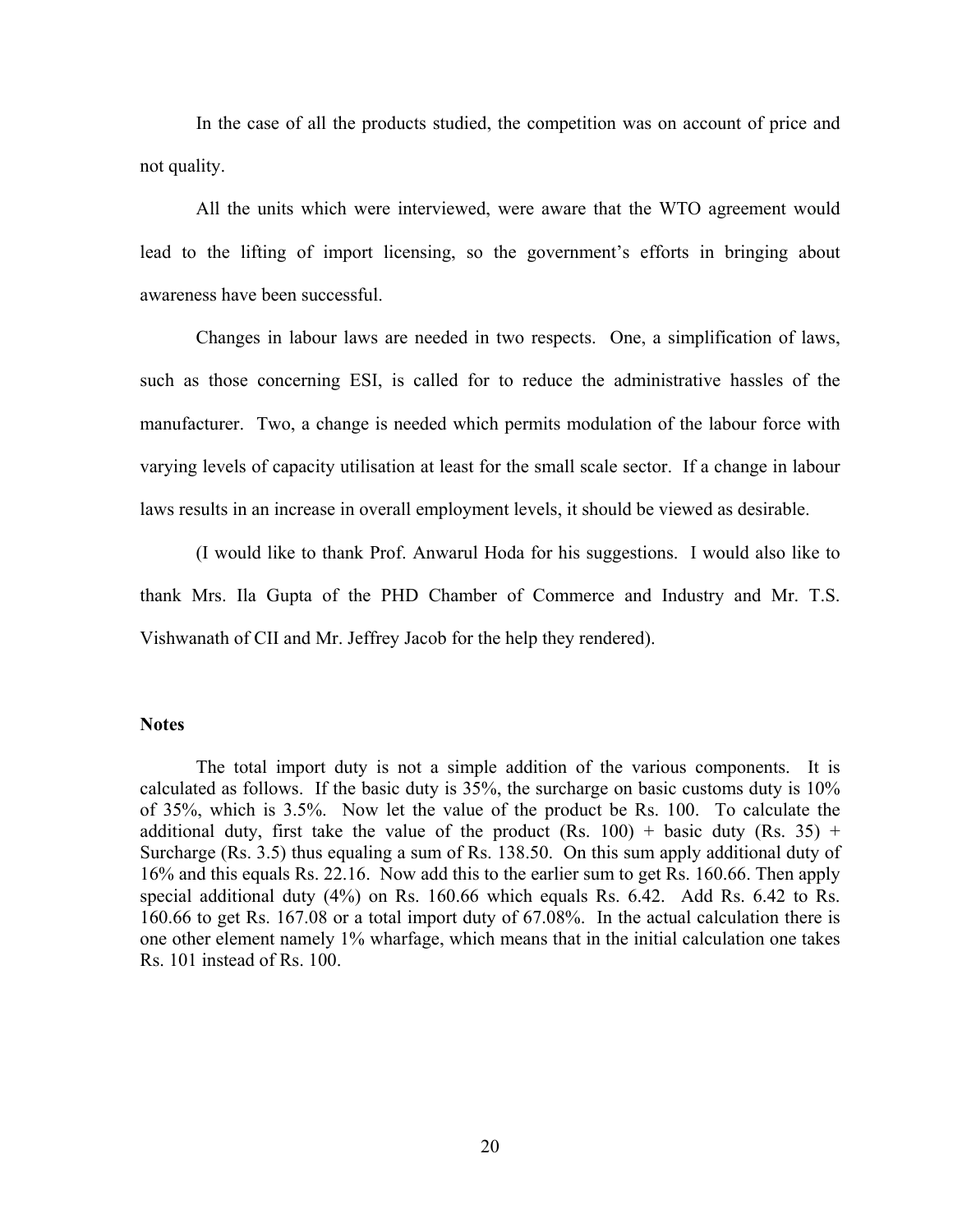# **References**

- 1. Export and Import Policy, 1 April, 1997 31 March 2002, Government of India, Ministry of Commerce and Industry, Department of Commerce, Government of India. website : http://www.nic.in/eximpol
- 2. Arun Goyal, (2000), Starting with Nepal, SAdd on Imports May Go Finally, Export-Import Notes, *Economic Times*, 9 October.
- 3. P.L. Malik, (1999), *Law Relating to Weights and Measures*, Eastern Book Company, Lucknow.
- 4. Rajesh Mehta, (2000), Removal of QRs and Impact on India's Import, *Economic and Political Weekly,* Vol. XXXV No. 19 6 May: 1667-1671.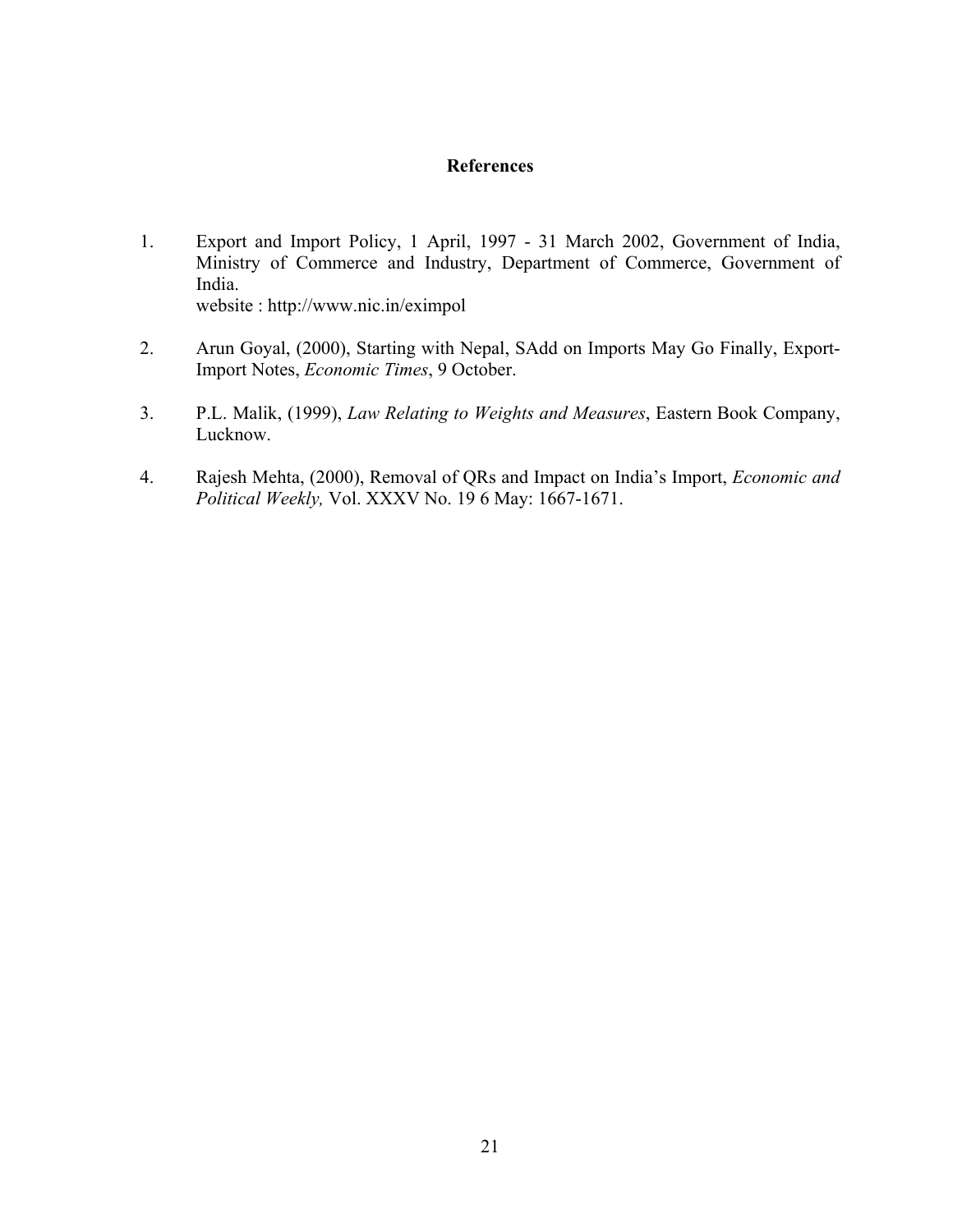# **List of People Interviewed**

- 1. Mr. K. C. Jain President, All India Electronic Watch and Clock Manufacturers Association. 7/25, Darya Ganj, New Delhi - 110002.
- 2. Mr. Ashwini K. Jain, Time Trading Corporation 234/235, New Lajpat Rai Market, Chandni Chowk, Delhi-110006. (Alarm clocks, Electronic toys etc.)
- 3. Mr. Suresh Gupta Standard Watches Pvt. Ltd. 4827/24, Ansari Road, Darya Ganj, New Delhi - 110002 (Classic Watches)
- 4. Mrs. Anju Bajaj P 'n' A Industries 1296, M.I.E. Bahadurgarh - 124507 (Haryana) (PVC Conduit pipes, and accessories and moulded items).
- 5. Mr. J. P. Ralli President, All India Plastic Industries Association, Jewel Plastics, A-77/1, G.T. Karnal Road Industrial Area, Delhi - 110033. (100% LLDPE films, HM. HDPE and P.P. films, Flexo and Gravure Printed Shopping carry/Packing bags etc.)
- 6. Mr. Ajay Kumar Goel Mr. Ashok Bansal A.P. Polyplast (P) Ltd. K-3, Udyog Nagar, Rohtak Road, Delhi - 110041. (H.M., L.D. LLDP, Bag and Sheet and LD Shrink Film).
- 7. Mr. Ravi Kumar Aggarwal Maman Chand Ramjidas (Extrusion Laminators) Poly Udyog 12, Rajasthani Udyog Nagar, G.T. Karnal Road, Delhi - 110033. (HDPE Woven fabrics and bags).